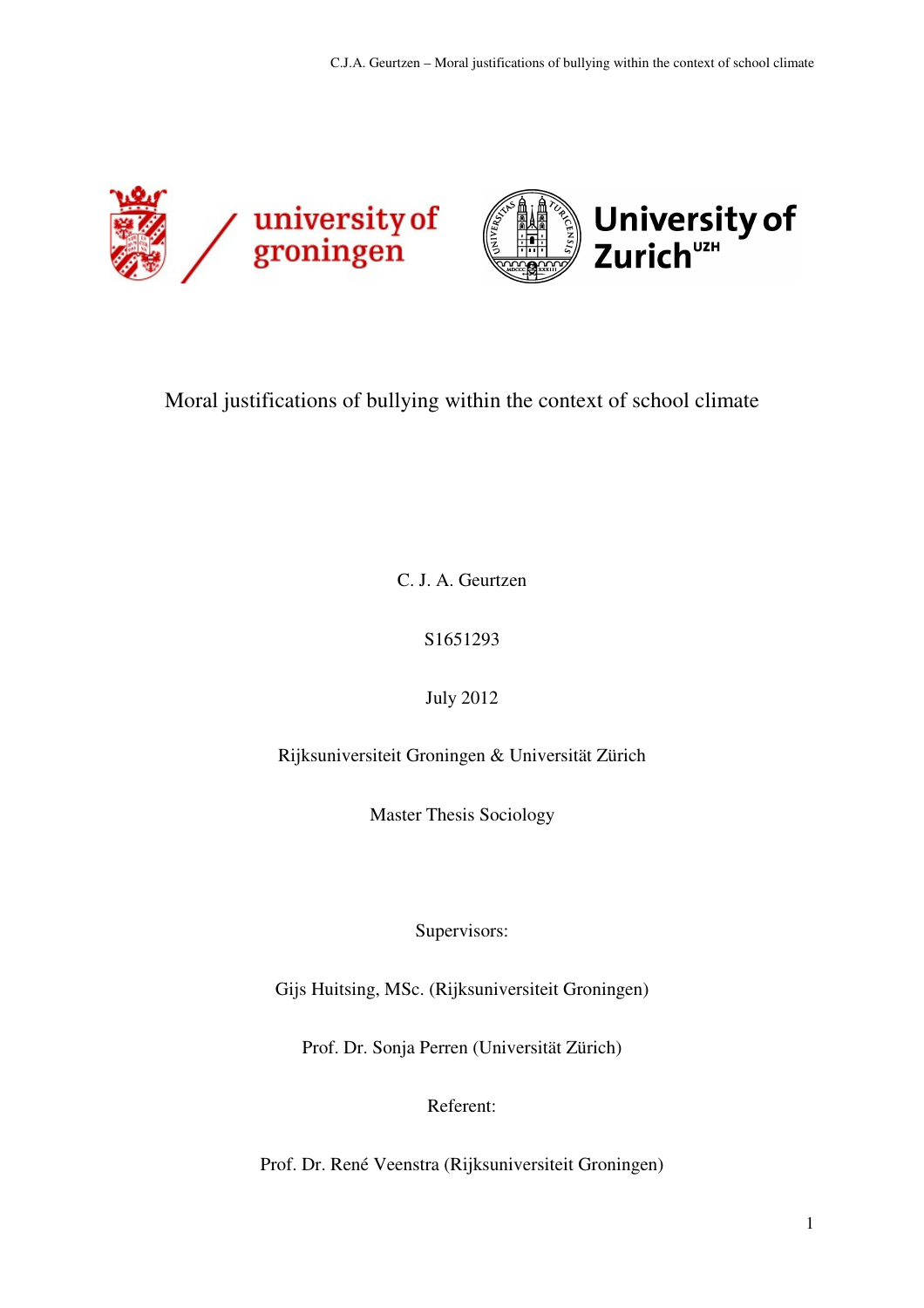### **Preface**

In 2010 it was in the first place the love for the Swiss mountains that drew me to Bern, to spend my Erasmus semester during my bachelor at the University of Bern. It was also in Bern were I first started thinking about writing my master thesis in Switzerland as well. After returning to Groningen, I figured out that I would like to write my thesis in an 'academic environment', to be able to find out if this would be a possible future career I could picture myself pursuing.

 People often tell me: "Wow, it must be extremely hard/complicated/expensive/difficult to organize and write your master thesis abroad." I think those people could not be more wrong. Yes, Switzerland is expensive, and yes, I did have to do some organizing before I came here. But these 'costs' are definitely outweighed by the 'benefits' that come along with writing a master thesis and doing an internship abroad.

 First of all, the internship/thesis combination really worked out pretty well for me. I liked talking to the other people at the institute about their work, and about my own work. 'Casual' conversations about work really kept me motivated and inspired. It also gave me a better picture what working in science would be like. Also, if I encountered any problems with my thesis, help was always just around the corner.

 Second, being in another country is usually accompanied by a few challenges. But I actually happened to like those challenges! Being new, and not knowing what people expected from me, left me feeling quite nervous in the beginning. But the good atmosphere at the Jacobs Center made that it did not take long before I felt at home. Also, the language was a humbling experience. Beforehand, I thought: "Well, I already spent one semester in Switzerland, so German: not a problem!" I have to admit that there is quite the difference between speaking German with friends, and on the other hand discussing statistics, SPSS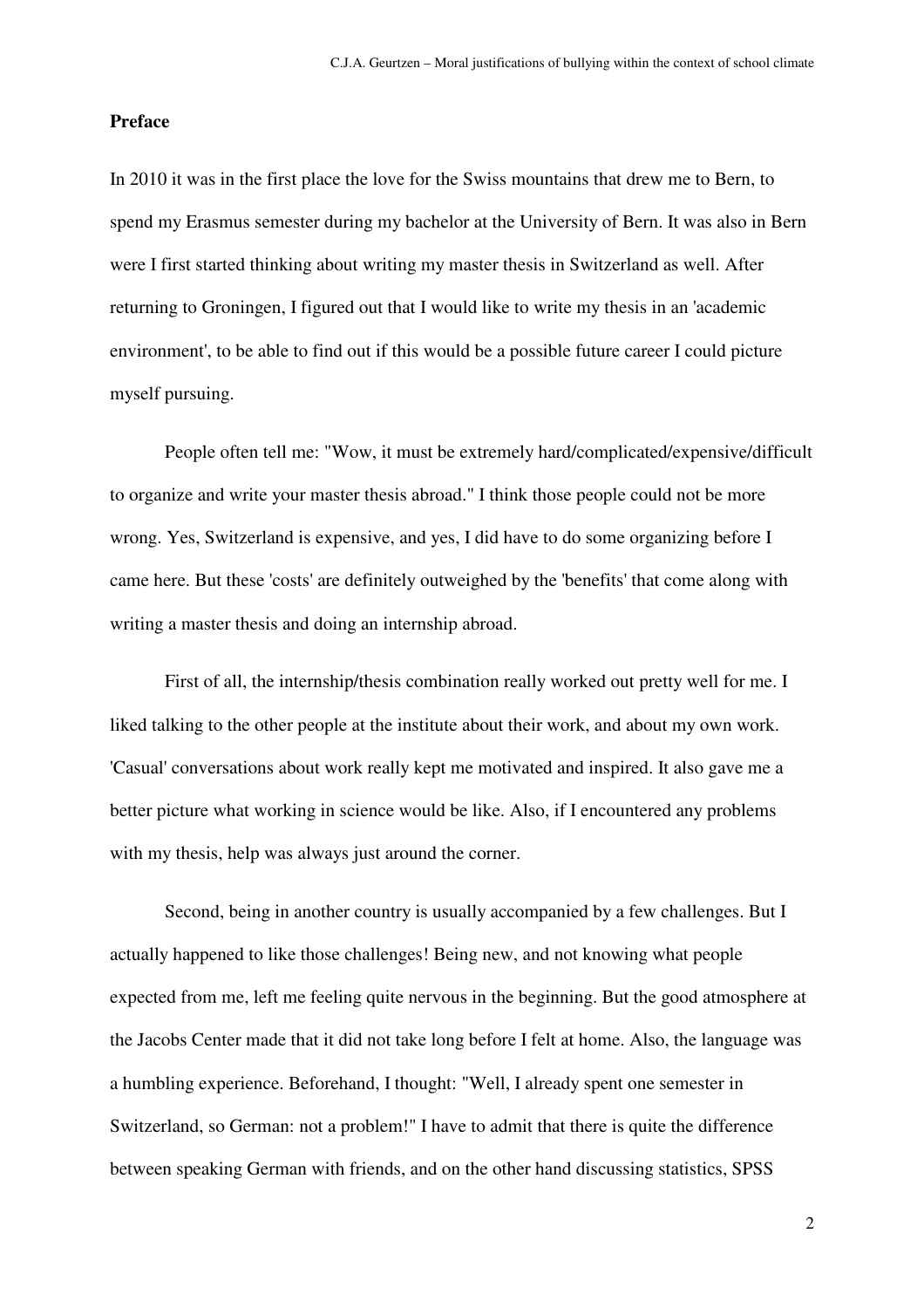output and my thesis in general, in German. Not to mention the Swiss-German dialect at the coffee breaks. But here we are, five months later, and now I can really say: yes, German: not a problem!

 Regarding the main topic of my thesis, bullying, I have to admit, I really needed to warm up. I have been fortunate enough to have never been in a class where bullying was a problem. So I do not have this personal 'feel' for bullying. But, as I was writing and reading, I really started to develop a strong curiosity for bullying. And by visiting the schools in June for data collection, the topic became more 'real' for me: I saw that the data were not just data, there were real students behind it.

 Of course I would like to thank my supervisors. René, thank you for helping me arranging this internship and for making it possible for me to actually write my master thesis in Switzerland. Gijs, thank you for your input on my master thesis. I really appreciate that you always took the time to read what I wrote. Your feedback has really helped me to improve my thesis.

 Sonja, thank you very much for offering me the opportunity to write my master thesis at the Jacobs Center. I appreciate it that you always took the time to discuss my thesis, and that you were always very clear about your expectations regarding my work. I really enjoyed working with you!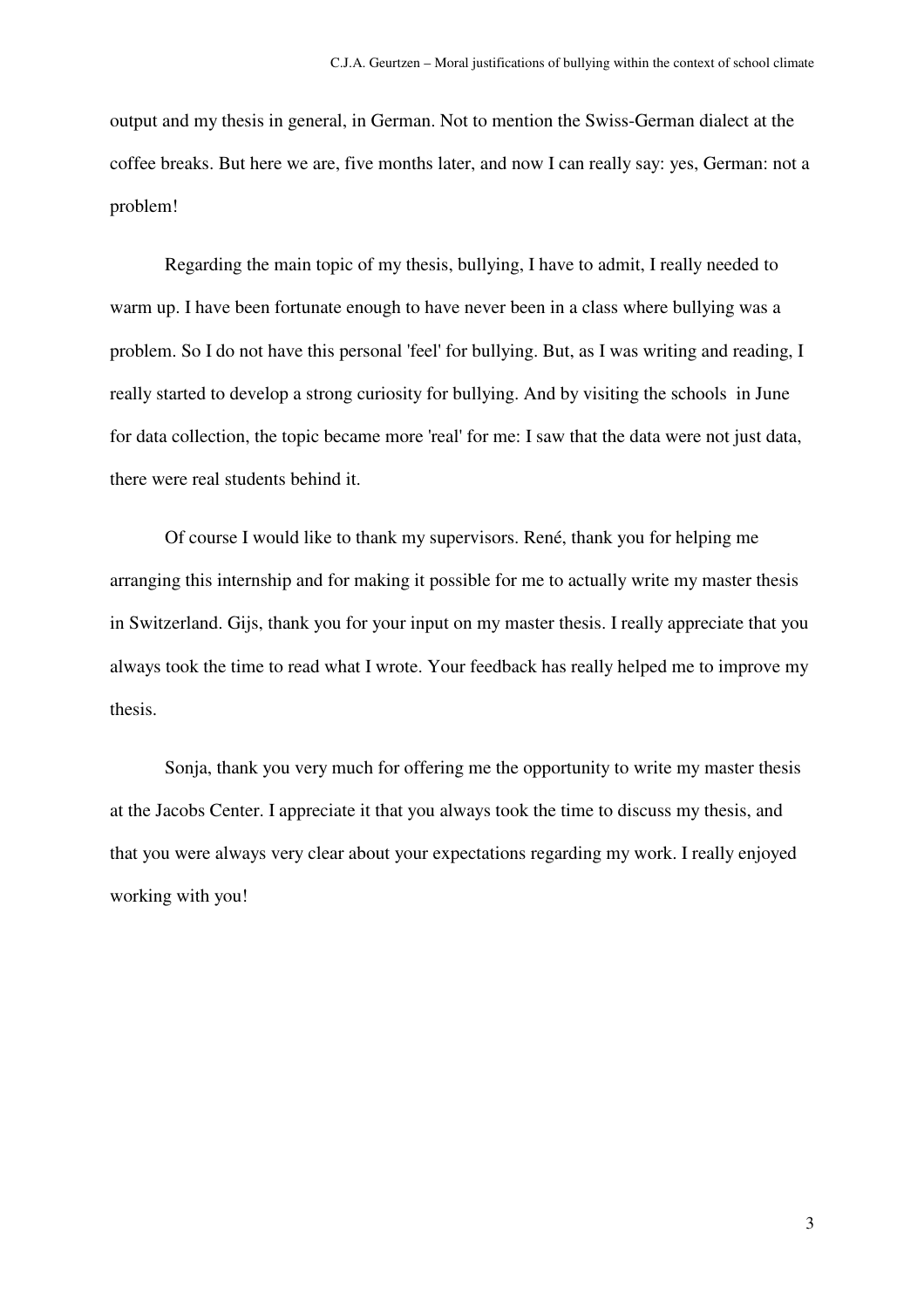### **Summary**

Risk factors for engagement in bullying can be found at several levels. At the individual level, moral disengagement is a risk factor for engagement in bullying behavior (Hymel, Rocke-Henderson, & Bonanno, 2005; Perren & Gutzwiller-Helfenfinger, 2012). Students with high scores on moral disengagement can engage in bullying behavior, while having the ability to disengage themselves from remorseful feelings that usually occur while engaging in behavior which is not concordant with one's moral standards. Therefore it was hypothesized that (1) high levels of moral disengagement are positively associated with the frequency of bullying in school and also predict increases in bullying. It was also hypothesized that (2) high levels of moral responsibility are negatively associated with the frequency of bullying in school and also predict decreases in bullying.

Risk factors for engagement in bullying can also be found at the school level. School represents an important part in adolescents' life: students are influenced by the nature and quality of social interactions at school. Therefore, when doing research on bullying, the social context of bullying should be taken into account. The present study hypothesized that students with high quality relationships with significant others (teachers and peers), are less likely to engage in bullying.

There can be interplay between individual level risk factors and school level risk factors. The mechanism behind this interplay might be in line with goal-framing theory (Lindenberg, 2008). This theory argues that the norms of significant others influence one's behavior strongly: the readiness to follow norms is increased. Thus, the relation between moral disengagement and bullying can be moderated by a school climate variable. Therefore it was hypothesized that the positive association between moral disengagement and bullying, as well as the prediction of increases in frequency of bullying, is moderated by the quality of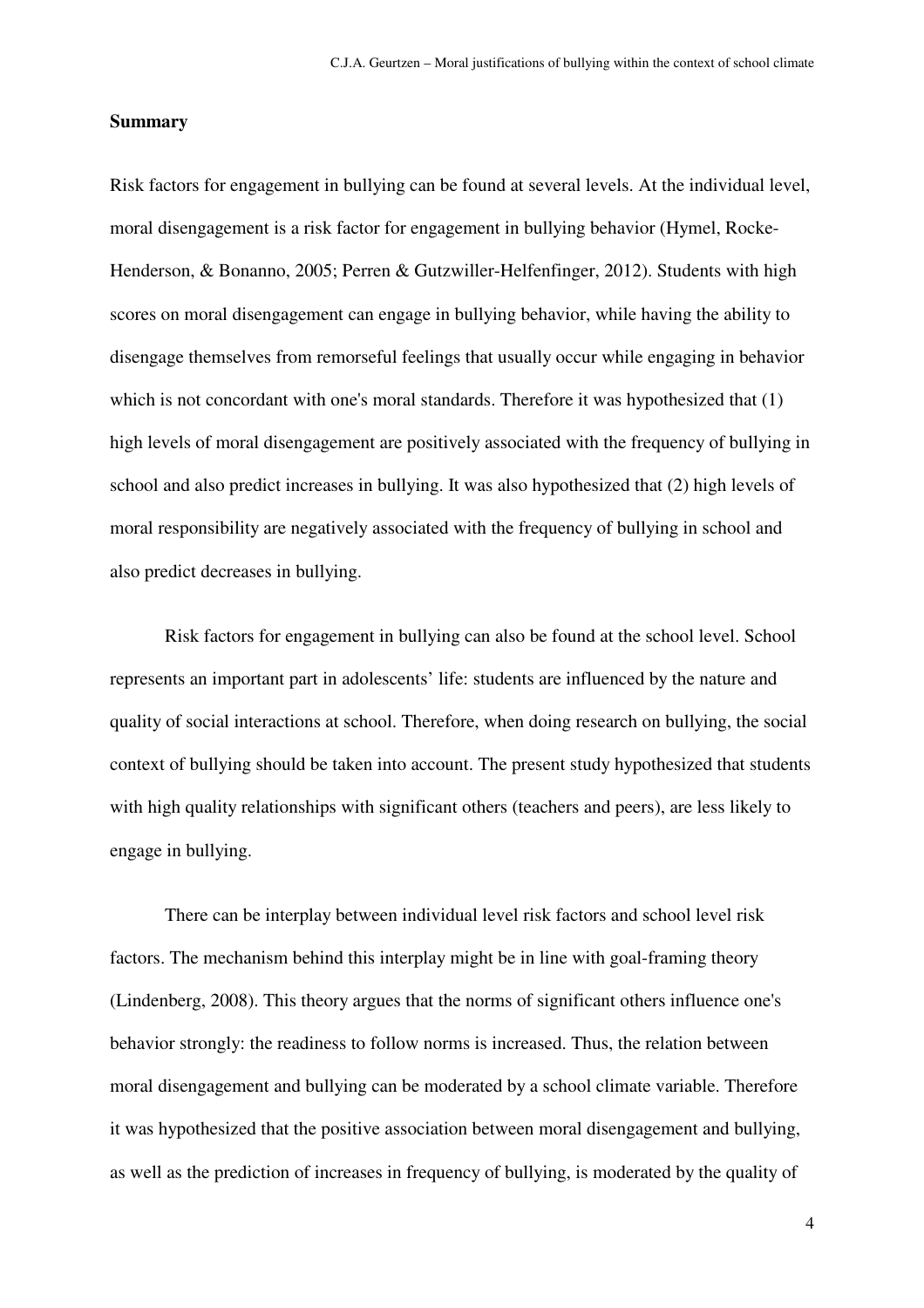relationships with significant others. This means that students with high levels of moral disengagement are less likely to bully in a high quality relationships environment, in which significant others show that not engaging in bullying is the norm. It was also hypothesized that the negative association between moral responsibility and bullying, as well as the prediction of increases in frequency of bullying, is moderated by the quality of relationships with significant others. This means that students with low levels of moral responsibility are less likely to bully in a high quality relationships environment, in which significant others show that refraining from bullying is the norm.

 To test the hypotheses, we used data from the second and third wave of the netTEEN study. Data were collected in twelve Swiss middle schools, with participants between 12 and 14 years old. Teachers also participated. To account for nested data, multi-level models were computed. First, a cross-sectional model was computed to describe the associations of the school climate variables, individual level variables, and their interactions with bullying. Second, a longitudinal model was computed to study whether those associations were stable over time. We were not only interested in associations between bullying and the school level and individual level risk factors, but also in change. If we can predict change, this is a strong implication for causality (Singer & Willet, 2003). In order to intervene in bullying, it is important to know what bullying predicts. Therefore, both cross-sectional and longitudinal models were computed. Both models had bullying as a dependent variable, and individual level variables (moral disengagement and moral responsibility) and school climate variables (student-student relationships, teacher-student relationships, teacher-teacher relationships, and parental involvement) as predictor variables.

At the individual level, consistent with previous findings (Hymel et al., 2005; Perren & Gutzwiller-Helfenfinger, 2012), moral disengagement was positively associated with bullying. Although moral responsibility was not associated with bullying; moral responsibility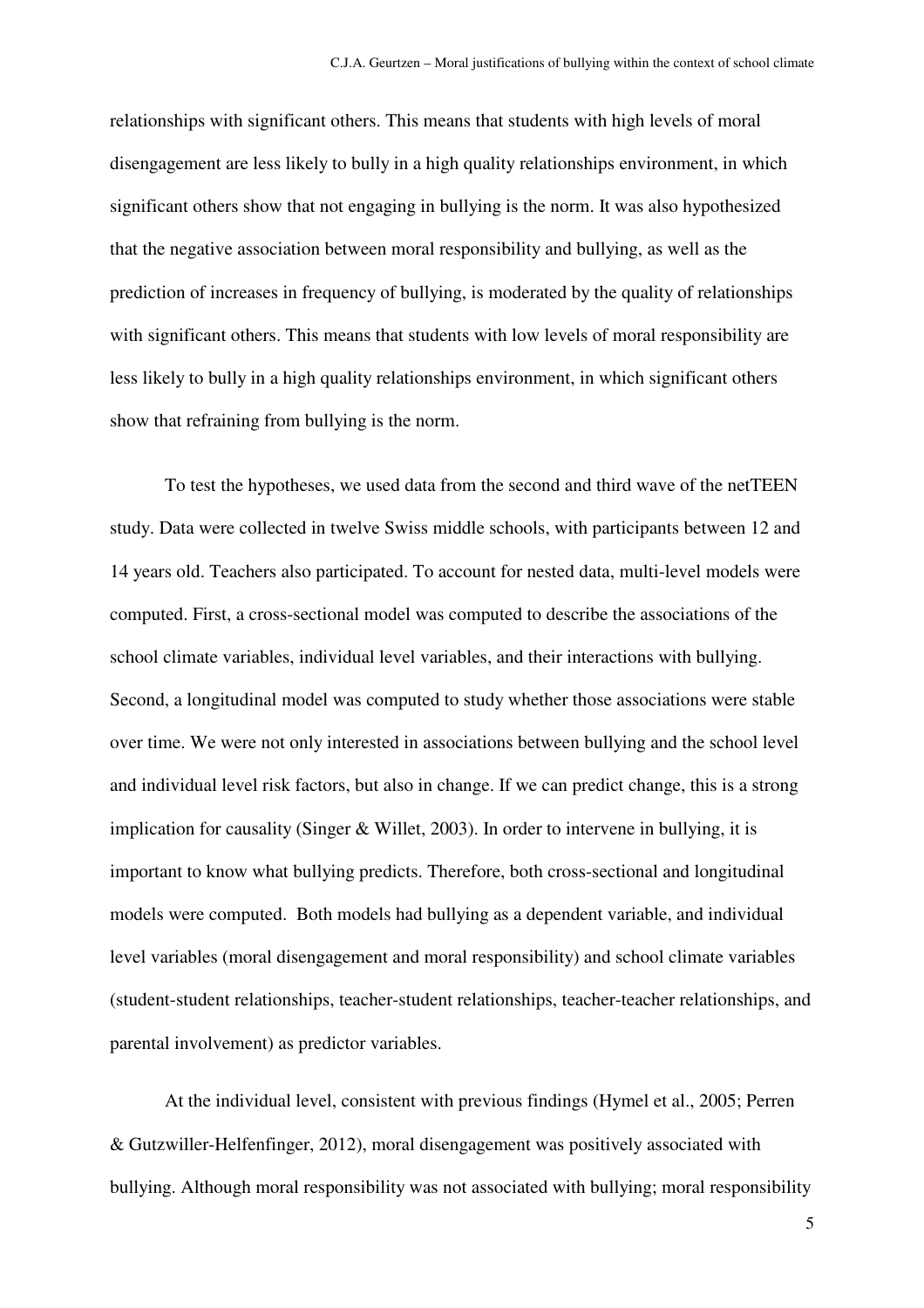significantly predicted decreases in bullying. At the classroom level, none of the school climate variables were associated with bullying. High quality teacher-student relationships predicted increases in bullying. This unexpected finding might be due to the fact that although students have high quality relationships with their teachers, this does not necessarily mean they have high quality relationships with their fellow students. Students can be 'bistrategic' (Hawley, 2003), which in this case could mean they behave prosocial when adults are around, and behave more aggressive amongst peers. Cross-level interactions showed that moral responsibility was only marginally significantly associated with bullying, but this relation was significantly moderated by teacher-teacher relationships. These results indicated that the impact of moral responsibility on bullying is moderated by the school climate: children with high scores on moral responsibility do not engage in bullying. Children with low scores on moral responsibility are also unlikely to engage in bullying, however, only in classrooms were teachers lack high quality relationships with other teachers. The more teachers report to have high quality relationships with other teachers, the more students who score low on moral responsibility engage in bullying behavior. This rather unexpected finding might be due to the fact that bullying is likely to occur during unstructured times, so teachers may be unaware of the bullying taking place (Crothers & Kolbert, 2010), and therefore are not able to intervene. The longitudinal model showed a significant interaction between student-student relationships and moral responsibility, indicating that the impact of moral responsibility on increases in bullying frequency is moderated by the school climate: low levels of moral responsibility predicted increases in bullying over time, but only in classrooms with high-quality teacherstudent relationships. Moreover, inspecting the correlations at the classroom level, it was found that all the variables were positively and significantly correlated (apart from studentteacher relationships, which was negatively correlated with parental involvement and teacherteacher relationships). This negative correlation of student-student relations with two other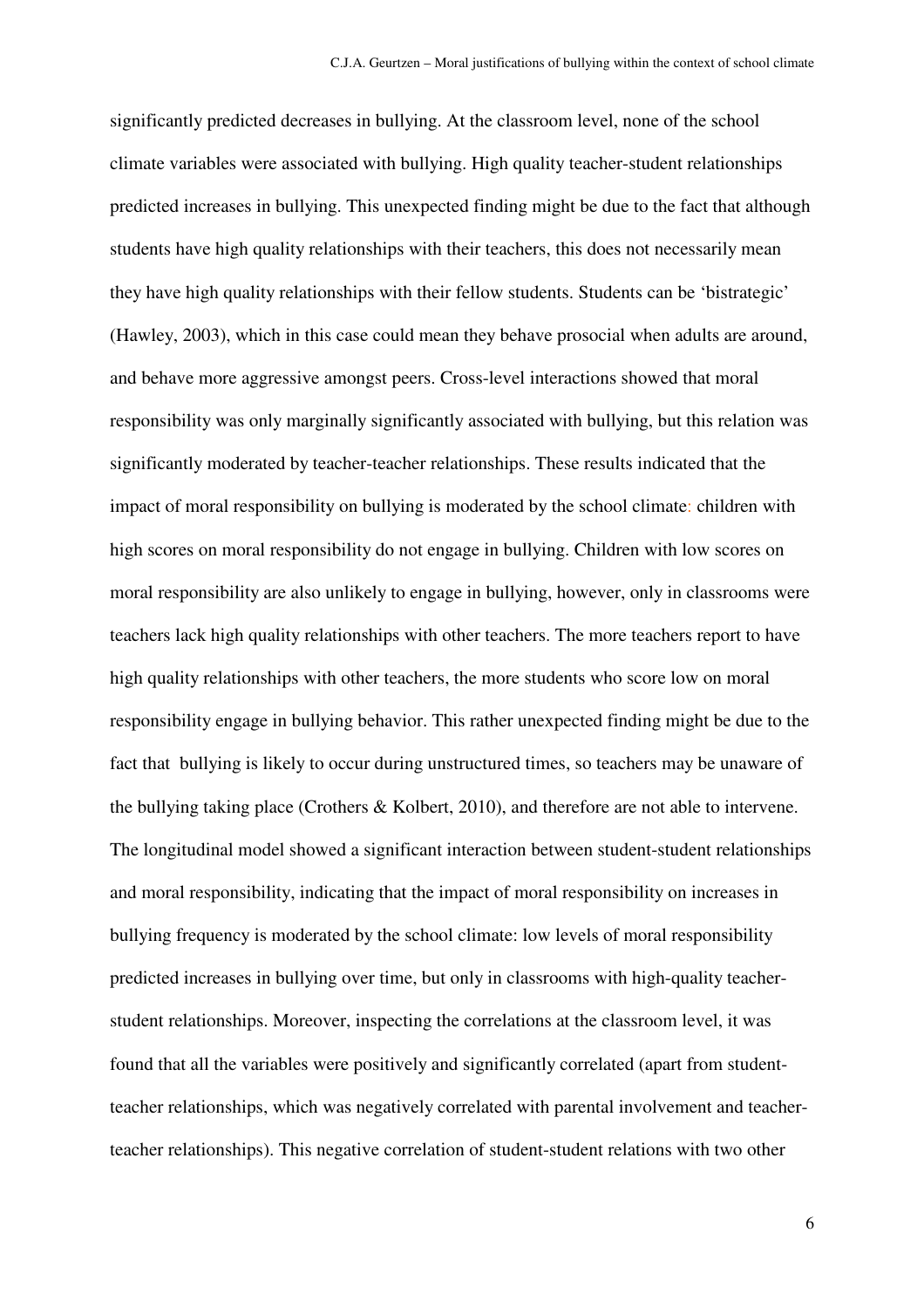school climate variables might be a cause for this interaction in the unexpected direction. However, this rather unexpected finding needs further exploration.

The findings in the present study emphasize the importance of moral responsibility. Moral responsibility seems to predict less engagement in bullying behavior; therefore students need to be stimulated to behave in norm-oriented and morally responsible ways.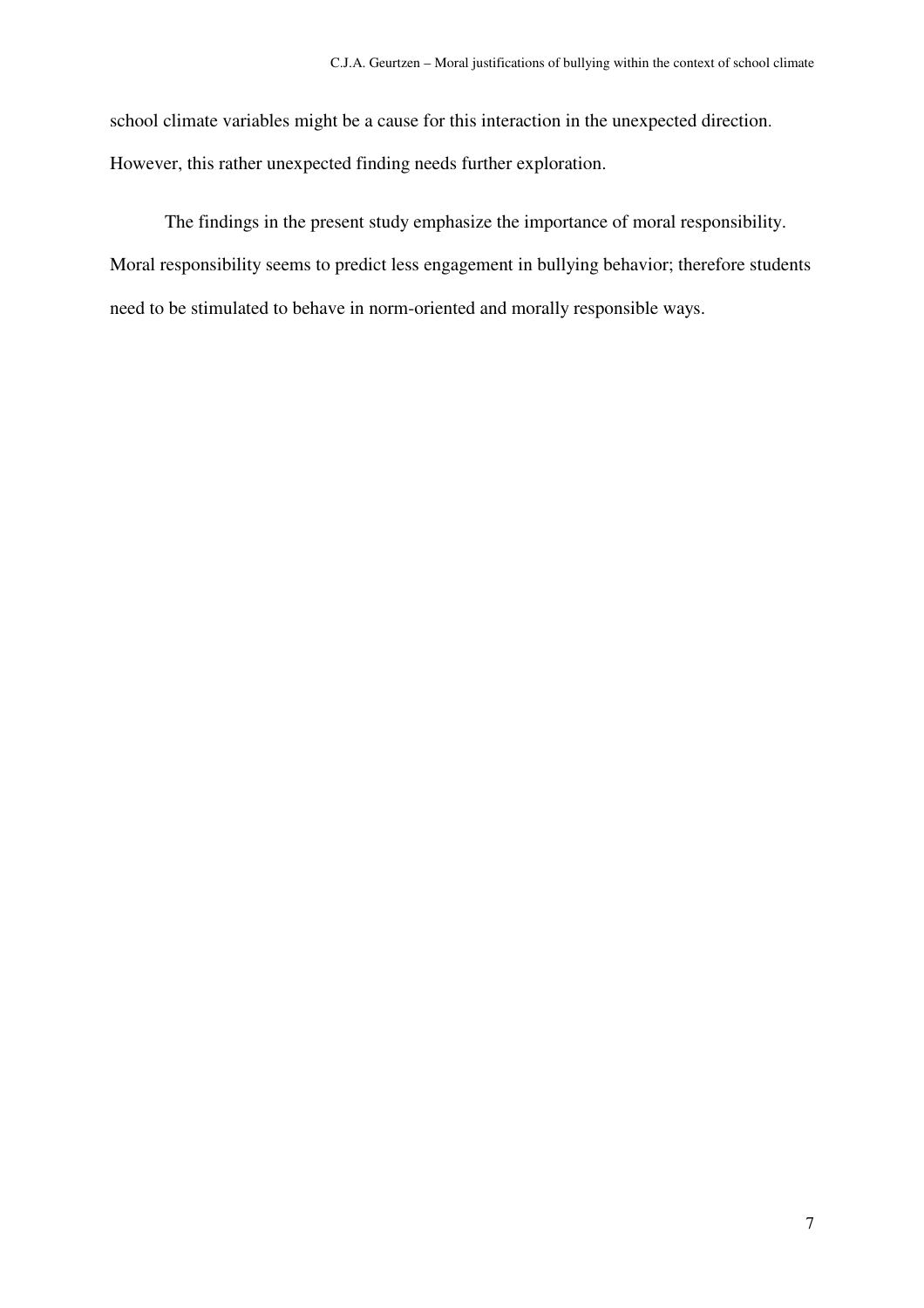### **Moral justifications of bullying within the context of school climate**

Bullying is often defined as an aggressive, intentional act or behavior that is carried out by a group or an individual repeatedly and over time against a victim who cannot easily defend him or herself (Olweus, 1991). Risk factors for engagement in bullying can be found at several levels. At the individual level, moral justifications for bullying play an important role. Moral disengagement is a risk factor for engagement in bullying behavior (Hymel, Rocke-Henderson, & Bonanno, 2005; Perren & Gutzwiller-Helfenfinger, 2012). Students with high scores on moral disengagement can engage in bullying behavior, while having the ability to disengage themselves from remorseful feelings that usually occur while engaging in behavior which is not concordant with one's moral standards. The first research question in the present study is: do students with high scores on moral disengagement engage more frequently in bullying behavior?

 School represents an important part in adolescents' life: students are influenced by the nature and quality of social interactions at school. Students are influenced by their peers: Students who associate with peers who bully are more likely to engage in bullying behavior themselves (Espelage & Swearer, 2003). Therefore, when doing research on bullying, the social context of bullying should be taken into account. At the school level, school climate is a risk factor for engagement in bullying behavior. This study examines risk factors within the context of the school climate. The emphasis is on the relationships-dimension, therefore the second research question is: do students in a high quality environment (with significant others - peers and teachers) engage less frequently in bullying behavior?

There can be an interplay between individual level risk factors and school level risk factors. The mechanism behind this interplay might be in line with goal-framing theory (Lindenberg, 2008). This theory argues that the norms of significant others influence one's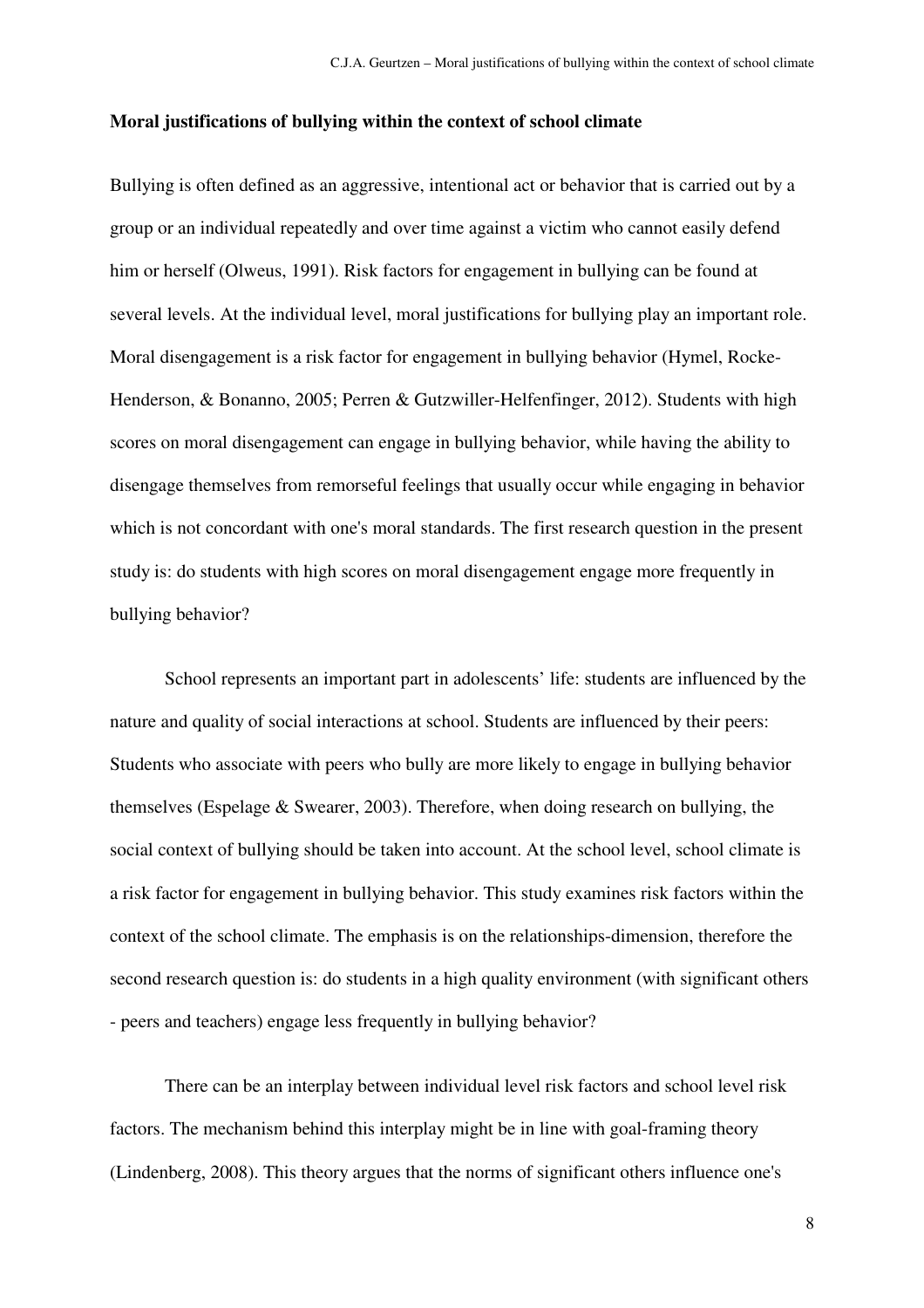behavior strongly: the readiness to follow norms is increased. Therefore, the third and last research question is: is the relation between moral justification and engagement of bullying moderated by the school climate?

 A cross-sectional model was computed to describe associations between the predictors and bullying. However, to examine the stability of these associations over time, also a longitudinal model was computed. Cross-sectional data can only show associations, and not change, whereas longitudinal data do show change. In order to intervene in bullying, it is important to know what risk factors predict change in bullying. If we can predict change, this is a strong implication for causality (Singer & Willet, 2003). Therefore, both cross-sectional and longitudinal models were computed.

### *Bullying*

Bullying typically occurs between a bully and a victim, within a greater social environment (Espelage & Swearer, 2010). For bullying, the larger social environment usually implies the school, and more specific: the student's classroom.

 Most research on bullying focuses on the individual level. Only recently, researchers focus on the dyadic level: the relationship between the bully and the victim. However, not only individual characteristics determine whether a bully-victim relationship will develop: interactions between individuals taken place within a broader system. Bully-victim relationships are imbedded in the school context. Pepler, Craig, & O'Connell (1999) and Salmivalli, Lagerspetz, Björkqvist, Österman, & Kaukiainen (1996) suggested that the social context of bullying (e.g. peer groups, teacher-student relationships) should be taken into consideration as well, because interactions between individuals take place within a broader system. For example, playground observations showed that in 85% of the observations of bullying, the peer group was present (Pepler et al., 1999).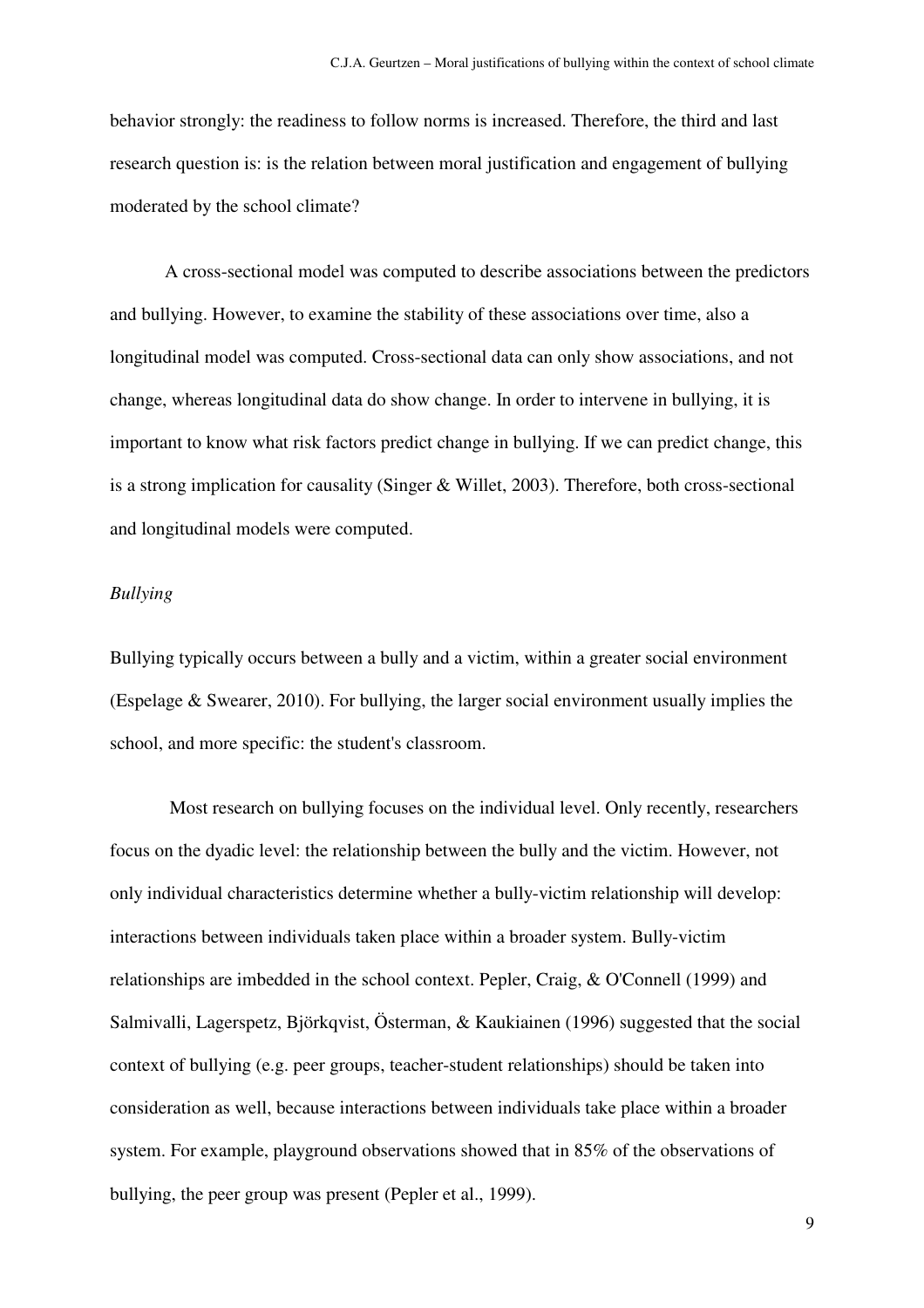### *Individual level risk factors: moral justifications*

Moral standards are important in understanding individual differences in engagement in bullying (Perren & Gutzwiller-Helfenfinger, 2012). Moral disengagement means engaging in behavior which is not concordant with one's moral standards while claiming to adhere to these standards, and thus avoiding feelings like guilt. Moral disengagement can take place due to the ability to use cognitive mechanisms to disengage oneself from these remorseful feelings. Moral disengagement is positively associated with engagement in bullying (Hymel et al., 2005; Perren & Gutzwiller-Helfenfinger, 2012). Moral disengagement is negatively correlated with moral responsibility (Perren, Rumetsch, Gutzwiller-Helfenfinger, Malti, submitted for publication). Morally responsible behavior means that one does not justify ones own behavior which does not meet one's moral standards. Students with higher levels of moral responsibility have lower levels of (pro-) bullying attitudes (Perren et al, submitted for publication). Therefore it was hypothesized that (1) high levels of moral disengagement are positively associated with the frequency of bullying in school and also predict increases in bullying. It was also hypothesized that (2) high levels of moral responsibility are negatively associated with the frequency of bullying in school and also predict decreases in bullying.

### *School level risk factors: school climate*

School climate is a complex construct which refers to the quality and character of school life (Cohen, McCabe, Michelli, & Pickeral, 2009). Life within school is shaped by its organizational structure, physical environment, instructional practices, interpersonal relationships, and overarching values, objectives and customs (Fan, Williams, & Corkin, 2011). Positive school climate is associated with a number of positive outcomes: academic achievement, school success, effective violence prevention, students' healthy development,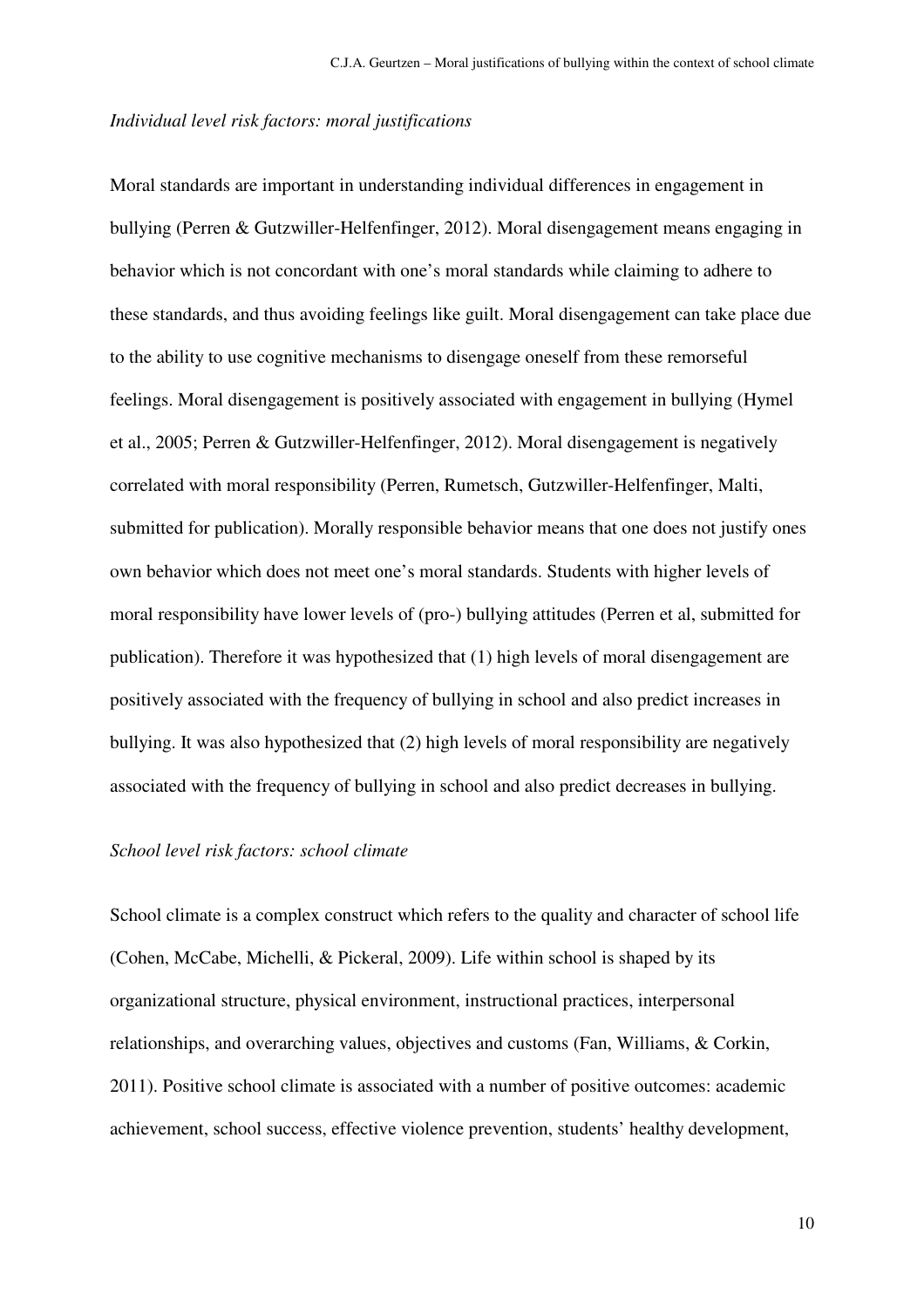cooperative learning, group cohesion, respect, mutual trust, and school satisfaction (Cohen et al., 2009; Van Ryzin, 2011; Zullig, Huebner, & Patton, 2011).

### *Dimensions of school climate*

Four dimensions define school climate: (1) safety, (2) teaching and learning, (3) the external environment, and (4) relationships (Cohen et al., 2009). Safety describes the physical and social-emotional safety in schools; teaching and learning consists of the quality of instruction, the social, emotional, and ethical learning, the professional development, and leadership; the external environment comprises the size of the school, curricular and extracurricular offerings, and the relationships dimension describes positive relationships, the school community and collaboration, and morale and connectedness.

 The major dimension of school climate is the relationships dimension (Cohen et al., 2009). The school represents an important part in adolescents' life: Students spend a large amount of time interacting with fellow students and teachers. Students are influenced by the nature and quality of social interactions at school. Therefore, the current study focuses on the relationships within the school. In order to shape a positive school climate, schools should foster a high-quality relational environment (Wang & Dishion, 2012). The degree to which people feel connected to one another is an important factor in shaping school climate. Zullig et al. (2009) found that when students were asked to describe a positive school climate, connectedness was important to them. School connectedness means that students experience a sense of belonging to the school, and it can reduce the risk of negative outcomes, such as peer aggression (Hong & Espelage, 2012). The relationship dimension is disentangled into studentstudent relationships, teacher-student relationships, teacher-teacher relationships and parental involvement (Cohen et al., 2009).

#### *Student-student relationships*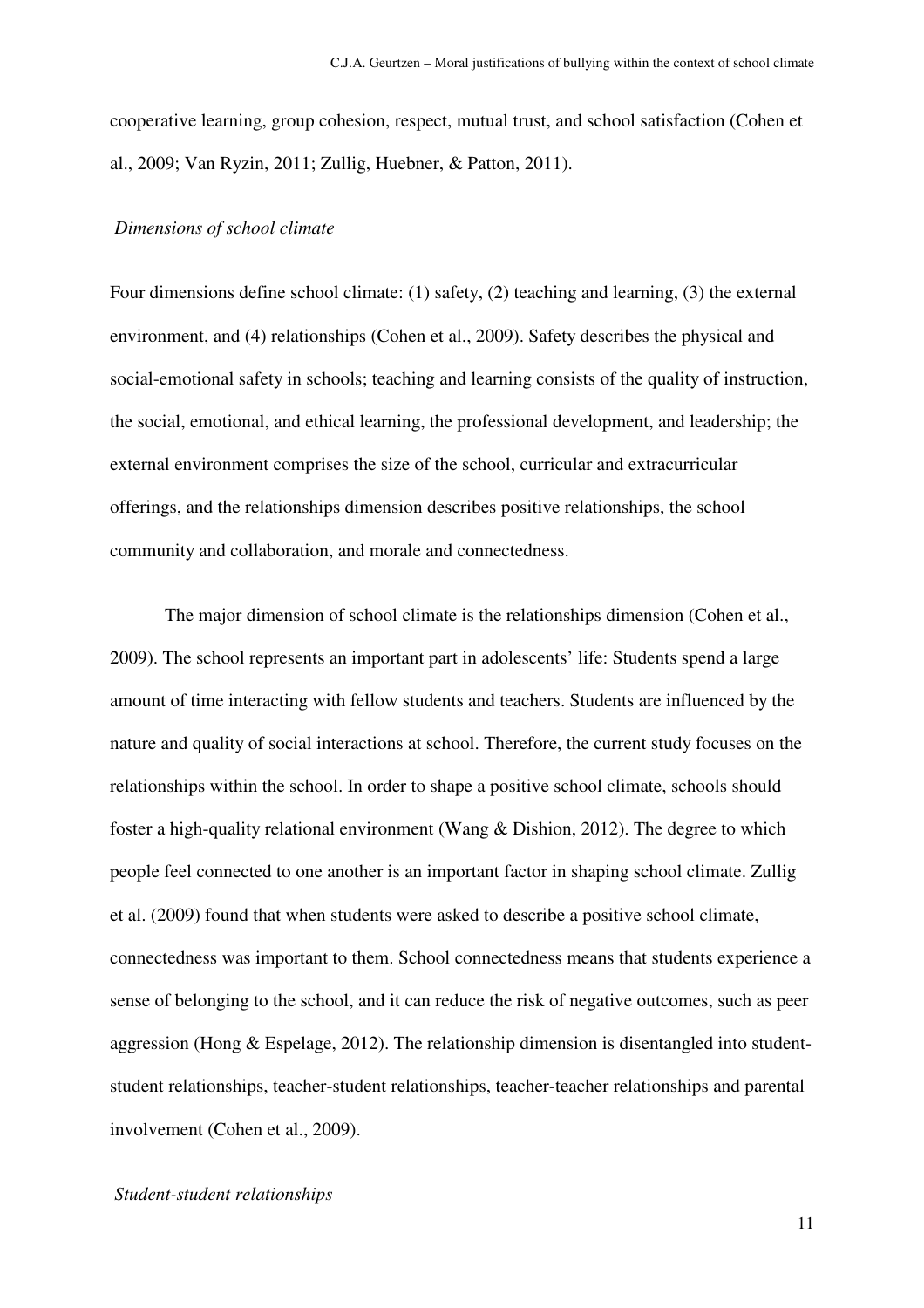Students form social groups within the school. Students outside these social groups are more likely to be victimized (Salmivalli, Huttunen, & Lagerspetz, 1997). Social relatedness is critical to students' engagement and academic success in school (Hughes & Kwok, 2007). Zullig et al. (2009) argue that school connectedness is highly important for students. Students who feel connected to their peers at school will most likely have more positive relationships, feel better about themselves and perform better academically (Orpinas & Horne, 2010). Students who perceived declines in peer social support engaged in problem behaviors over time (Mikami, Lerner, & Lun, 2010; Wang & Dishion, 2012).

 It was expected that in classrooms with high quality student-student relationships, students tend to resolve conflicts peacefully and will be less likely to bully one another. Therefore it was hypothesized that (3) a positive school climate in which students experience support from their peers and feel connected to their peers, is negatively associated with the frequency of bullying in school and also predicts decreases in bullying.

# *Teacher-student relationships*

Teachers play an important role in shaping students' experience in school. Meta-analysis of student-teacher relationships showed the impact of teacher's behavior on students' behavioral outcomes (Roorda, Koomen, Spilt, & Oort, 2011). Positive relationships between teachers and students are associated with more classroom engagement in learning activities (Hughes & Kwok, 2007; Roorda et al., 2011), social relatedness, academic achievement (Hamre & Pianta, 2001; Hughes & Kwok, 2007), less behavioral problems (Hamre & Pianta, 2001), the student's social functioning (Roorda et al., 2011), social and cognitive skills (O'Connor, 2010), and adjustment in school (Pianta, 1994).

Positive student-teacher relationships are characterized by closeness between teachers and students, whereas conflict between teachers and students is a feature of a negative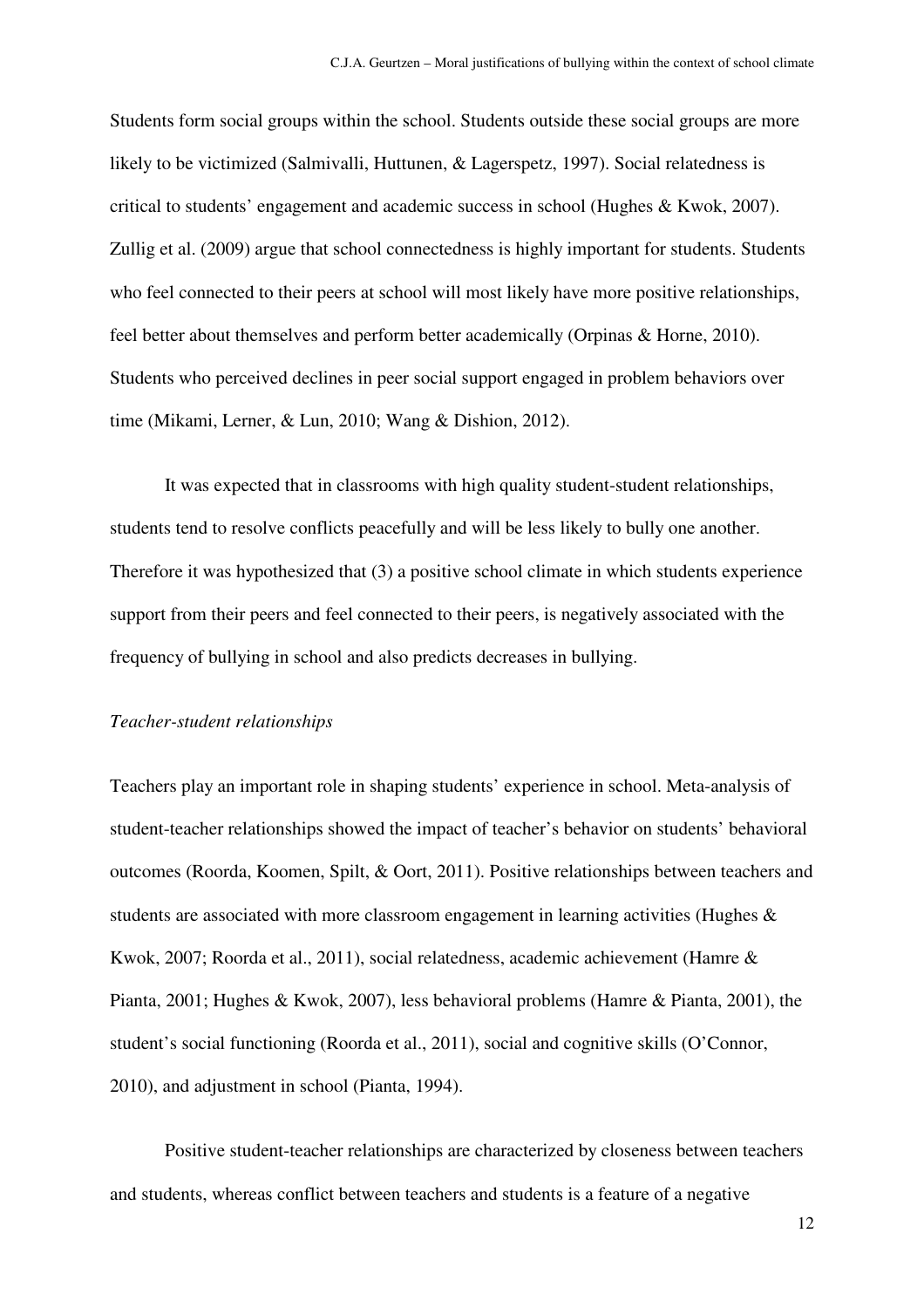student-teacher relationship (O'Connor, 2010; Roorda et al., 2011). Closeness indicates the amount of warmth and open communication between teachers and students. Conflict is the extent to which the relationship is marked by disharmonious interactions (O'Connor, 2010), lack of personal sharing (Pianta, 1994) and dependency (Hamre & Pianta, 2001). Closeness, conflict and dependency are linked to children's peer victimization and aggression (Troop-Gordon & Kopp, 2011). Students who are overly dependent on their teachers are not able to solve conflicts on their own, and students whose relationship with their teacher is characterized by conflict are unlikely to be able to resolve conflicts in a peaceful way.

 A supportive teacher helps the student deal with demands in school, and expresses interest in the students (Roorda et al., 2011). A supportive teacher can also prime students to behave norm-oriented. When students perceive their teachers as supportive, caring, respectful and interested, the students are more likely to ask for help when they themselves, or others, are bullied (Eliot et al., 2010). Thus, it was hypothesized that (4) a positive school climate in which students perceive their teachers as supportive and the student-teacher relationship is characterized by closeness, is negatively associated with the frequency of bullying in school and also predicts decreases in bullying.

#### *Teacher-teacher relationships*

Teachers play a key role in creating a positive school climate; teachers shape the environment in school (Espelage & Swearer, 2010; Orpinas & Horne, 2010; Pepler et al., 1999; Price, 2012). Successful school leadership and collaboration among teachers promotes an atmosphere which supports cohesiveness, shared visions and supporting each other (Beets et al., 2008). An atmosphere of trust and shared vision among teachers creates conditions which foster a general positive school climate (Price, 2012).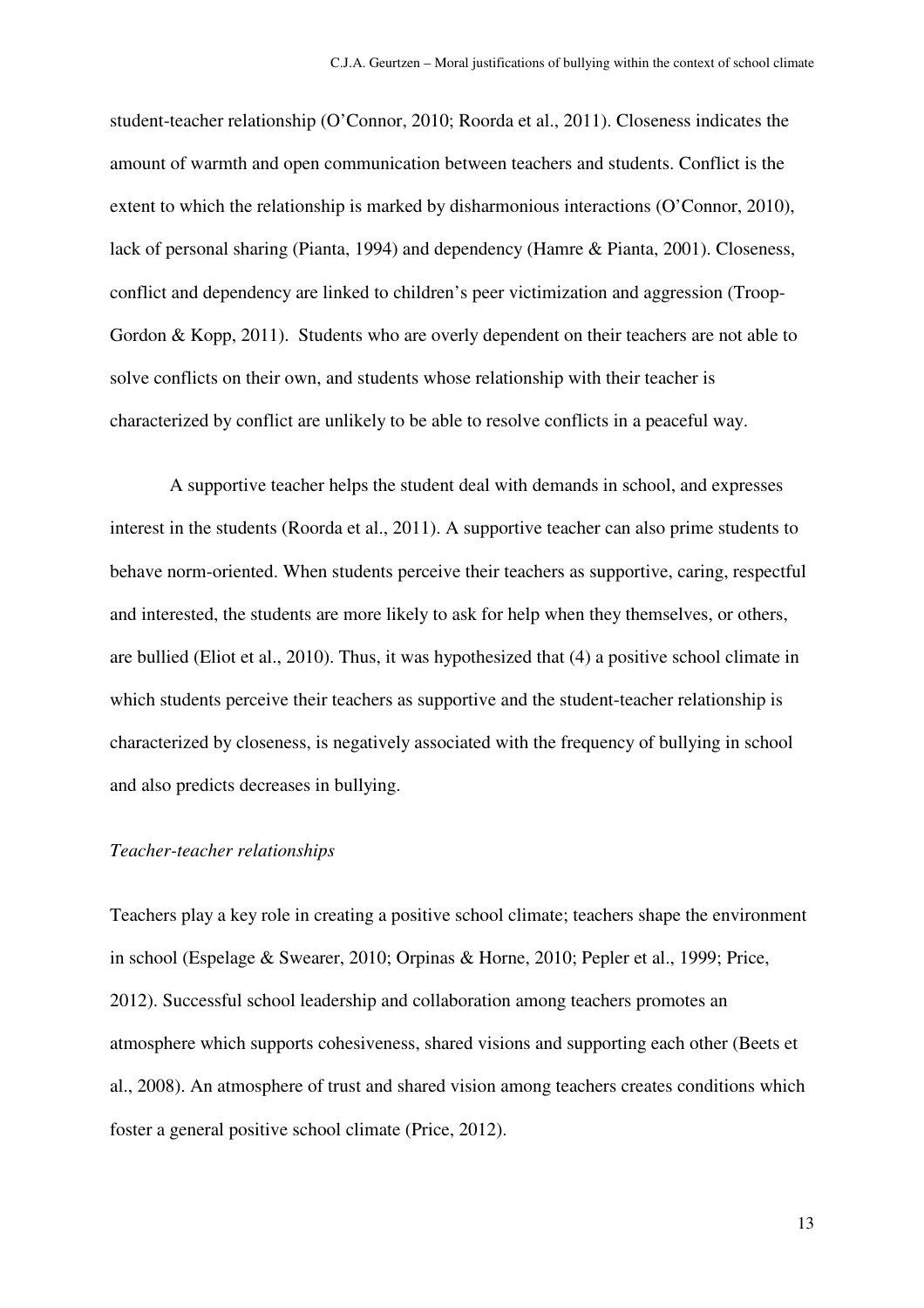Cooperation between teachers helps them become better teachers. Through supporting one another and sharing ideas, teachers can become more capable with their students (Hargreaves, 2001). Capable teachers will improve their students' academic skills and will reduce their students' behavioral problems (Orpinas & Horne, 2010). An important aspect of the teacher to teacher relationship is that teachers can model respectful behavior by treating other teachers with respect (Orpinas & Horne, 2010). Teachers can promote connectedness within the school by exercising cooperation rather than competition with their colleagues.

Teachers are often the first responders in addressing bullying amongst their students (Crothers and Kolbert, 2010; Waasdorp, Pas, O'Brennan, & Bradshaw, 2011). Teachers can support the value of not accepting bullying, aggression and violence in school (Orpinas  $\&$ Horne, 2010), and thereby priming their students to follow these norms as well. It is important that all teachers endorse positive behaviors. High quality relationships among teachers also stimulate communication about student's bullying behavior. By making colleagues aware of bullying episodes in the school, it might be easier to intervene.

Due to the great influence that teachers have on children's bullying behavior, the role of teachers supporting one another, and the importance of agreement among all teachers on how to reduce bullying behavior, it was hypothesized that (5) a positive school climate in which teachers support each other and there is shared vision amongst teachers, is negatively associated with the frequency of bullying in school and also predicts decreases in bullying.

# *Parental involvement*

The role of parents in bullying research is often overlooked (Espelage & Swearer, 2008; Vickers & Minke, 1995). The teacher-parent relationship connects the family environment to the school environment (O'Connor, 2010). Parental school involvement is the most common indicator of parent-school relationships (Powell, Son, File, & San Juan, 2010). Examples of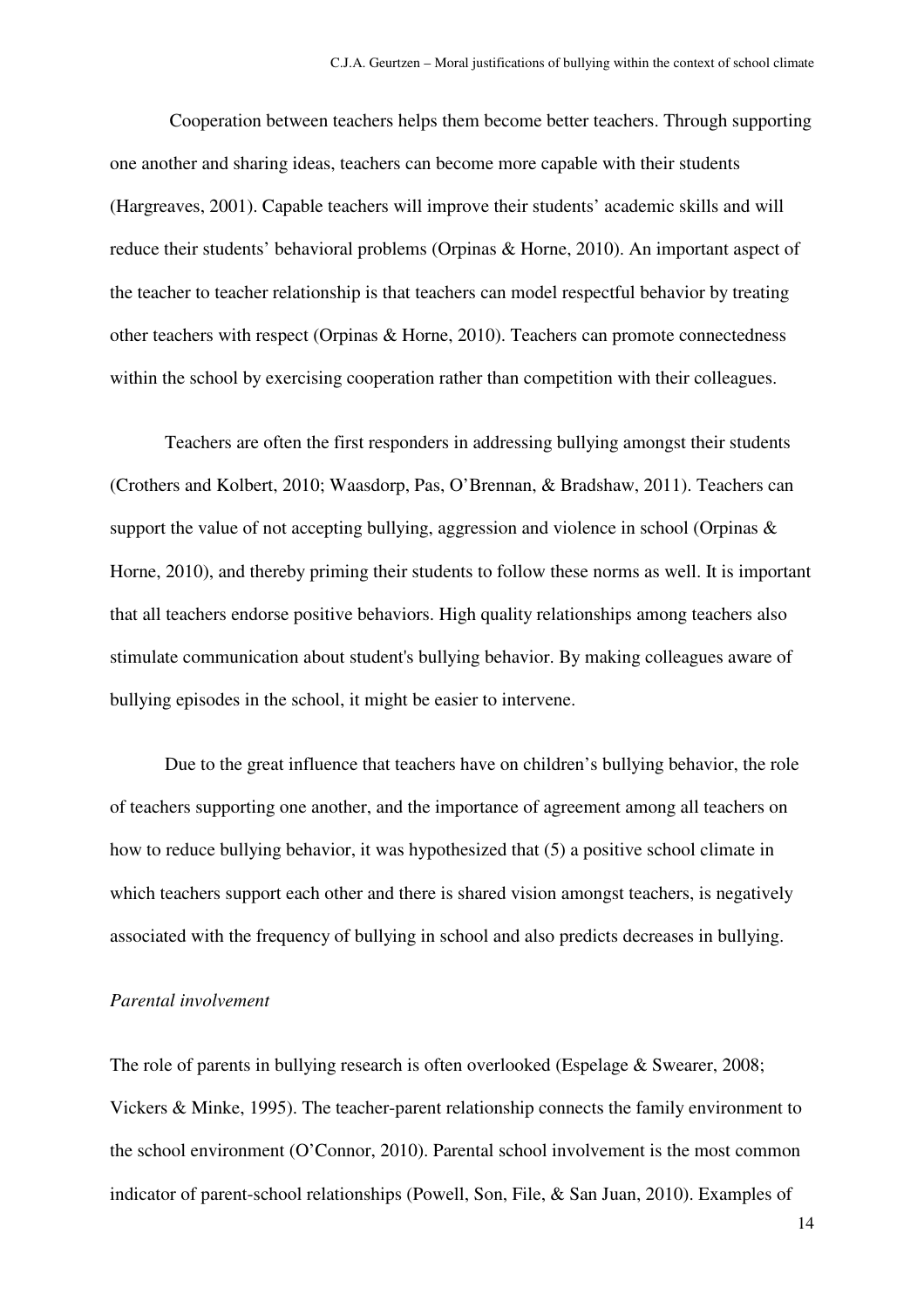parental school involvement are attending parent-teacher conferences, volunteering in school activities, and assisting their children with homework (Hughes & Kwok, 2007; Powell et al., 2010; Tan & Goldberg, 2009; Vickers & Minke, 1995). Parental school involvement is positively associated with student's enjoyment of school, academic achievement, the student's social skills, classroom engagement, students' school adjustment, low anxiety about school and, less problematic behavior (Hughes & Kwok, 2007; Powell et al., 2010; Tan & Goldberg, 2009). Lack of parental involvement is associated with bullying (Hong & Espelage, 2012).

Problems often arise when parents do not contact the school when necessary (Espelage & Swearer, 2008). When the teacher has more knowledge regarding students' personal problems, the teacher will be better able to develop a functioning relationship with the student (O'Connor, 2010). When parents and teachers have a functioning relationship, parents will stimulate their child to share any problems they encounter with their teacher (Powell et al., 2010). In this way parents enable their child to develop a better relationship with the teacher. Hence, we hypothesized that (6) a positive school climate in which parents show high levels of parental involvement (e.g. attending parent-teacher conferences, volunteering in school activities, and assisting their children with homework), is negatively associated with the frequency of bullying in school and also predicts decreases in bullying.

# *Interplay school climate and moral disengagement: goal-framing theory*

There can be an interplay between individual level risk factors and school level risk factors. The mechanism behind this interplay might be in line with goal-framing theory (Lindenberg, 2008). In the goal-framing theory, Lindenberg (2008) argues that goal-frames determine what information we are sensitive to, what information we neglect how we process this information, what we like and dislike. Lindenberg (2008) identifies three overarching goals: hedonic, gain, and normative goals. When the hedonic goal-frame is focal (or activated), an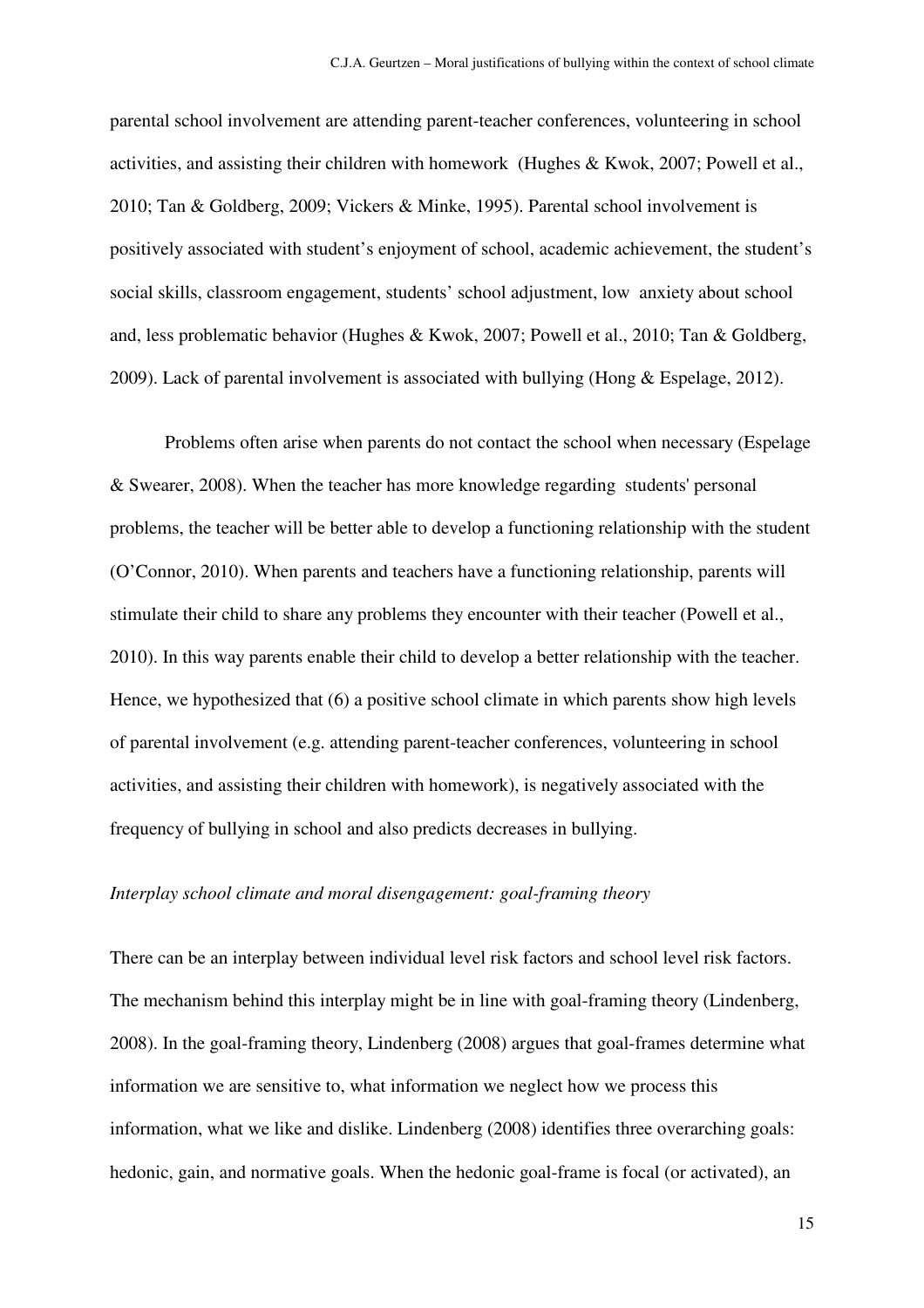individual sees attractive things in a short-term light: one seeks excitement, avoids effort and uncertainty. When the gain goal-frame is focal, one seeks an improvement in one owns resources. A normative goal-frame is associated with appropriateness, and one seeks improvement which benefits the group as a whole, not merely an individual. Which goal is focal, depends on cues from the environment. Goal-frames are not chosen, but are subject to automatic priming effects. One cue from the environment is the presence of significant others. Significant others (e.g. teachers, parents, peers) have the power to strengthen one's normative goal-frame. The strengthening of the normative goal-frame is a function of the importance of the opinions and standards of significant others. The norms of significant others influence one's behavior strongly: the readiness to follow norms is increased. People who are not attached to significant others will have lower self-regulatory capacity. On the other hand, having high quality relationships with peers who bully could have a reversed effect and become a risk-factor: students who associate with peers who bully are more likely to engage in bullying behavior themselves (Espelage & Swearer, 2003).

 The mechanism behind the interplay between individual level risk factors (moral disengagement) and school level risk factors (low quality relationships with significant others) might be explained with the goal-framing theory: e.g. students with low levels of moral responsibility might be encouraged by norm-following significant others, which whom they have high quality relationships, to behave according to a norm-oriented goal-frame, and thus not engage in bullying behavior. Therefore it was hypothesized that (7) the positive association between moral disengagement and bullying, as well as the prediction of increases in frequency of bullying, is moderated by the quality of relationships with significant others. It was also hypothesized that (8) the negative association between moral responsibility and bullying, as well as the prediction of increases in frequency of bullying, is moderated by the quality of relationships with significant others.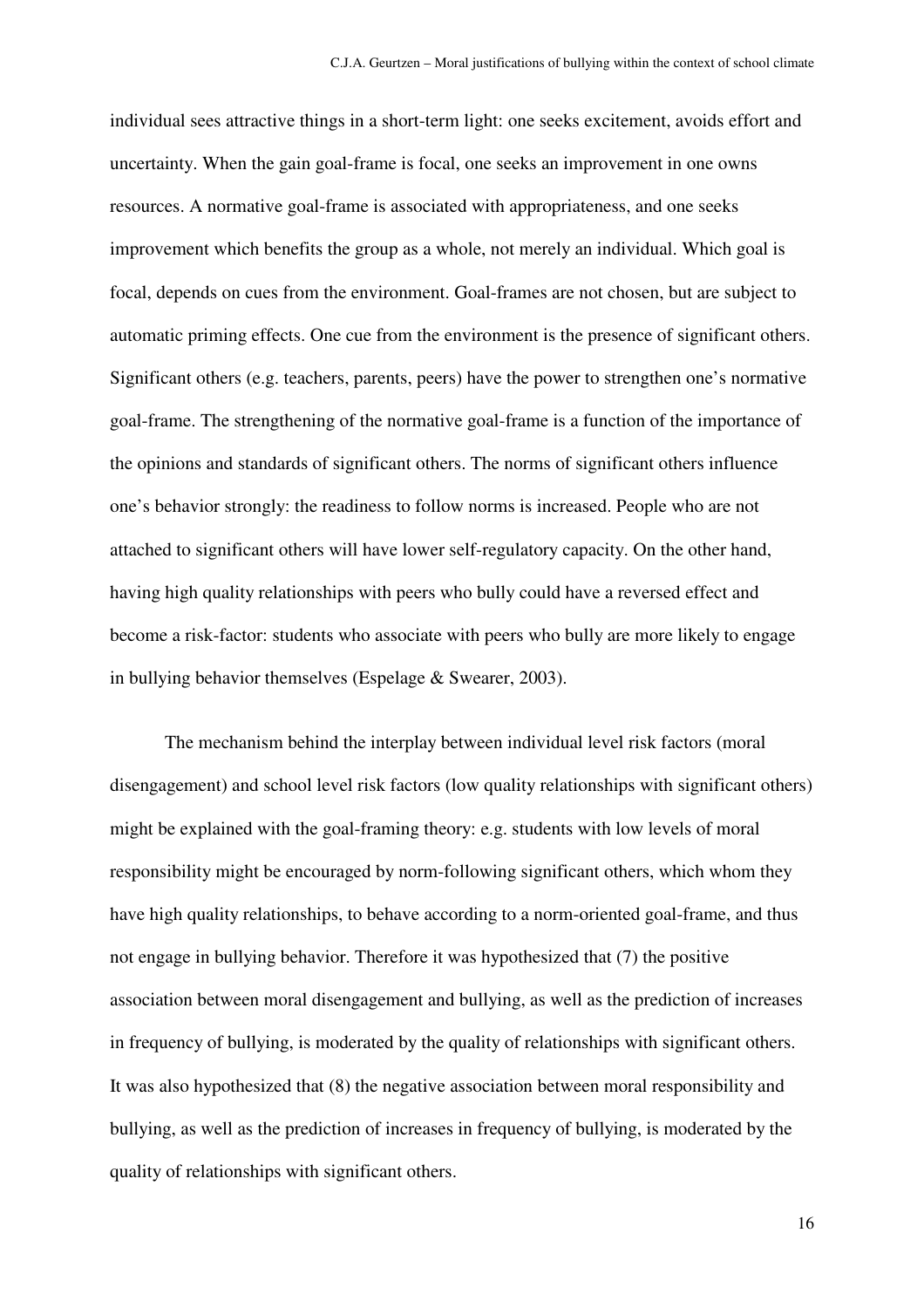### *Gender*

Many studies show that boys often engage more in bullying behavior than girls (e.g. Espelage, Bosworth, & Simon, 2000; Nansel, Overpeck Pilla, Suan, Simons-Morton, & Scheidt, 2001; Rigby, 1997), however more recently studies have found no significant differences between boys and girls (e.g. Goldstein, Young, & Boyd, 2008). To rule out any bias due to gender differences, we control for gender.

*Conceptual model: main effects of school climate variables (student-student relationships, student-teacher relationships, teacher-teacher relationships, and parental involvement) on bullying, main effects of individual level variables (moral disengagement and moral responsbility) on bullying, and interaction-effects of school climate variables and invidual level variables on bullying.* 

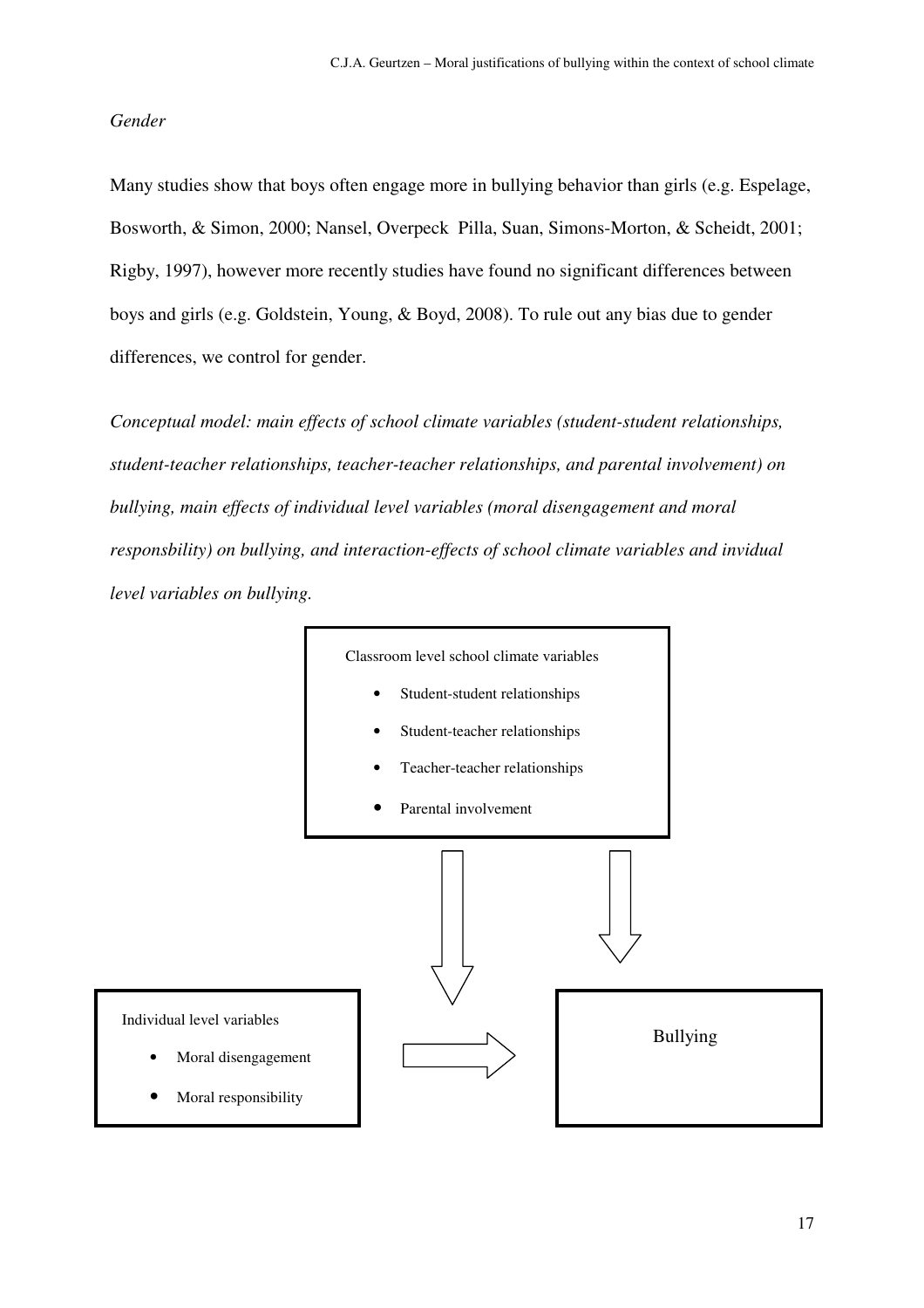### **Methods**

# *Sample: netTEEN study*

The present study was part of the larger netTEEN study. The data used in the present study are from two waves of data collection in the netTEEN study, collected in May 2011 (t1 in the present study) and November 2011 (t2 in the present study). Schools participating at t1 (N=12) represent three cantons in German- and Italian speaking Switzerland. In each canton, 4 schools were willing to participate in the netTEEN study. These three cantons were selected due to their integrative school system, meaning students with different educational requirements are all in the same classroom. The schools were randomly selected. The schools in the original sample included 43 classrooms. In the present study only classrooms were the teacher completed the questionnaire were included (*N=*34).

### *Participants*

The schools in the present study involved 34 classrooms and 647 students between 12 and 14 years old (M=13.7 years, SD=0.63) and attended seventh grade. 50.9% of the participants were female. To recruit the students, parents or guardians were sent an information letter and were offered to possibility to refuse participation. In addition, teachers and principals also completed a questionnaire.

# *Procedure*

Students completed electronic questionnaires on laptops in their classroom, whilst being supervised by research assistants. Students, who were not able to be present at the time of the data collection, were offered the possibility to complete the questionnaire online. The students were guaranteed confidentiality.

### *Measures*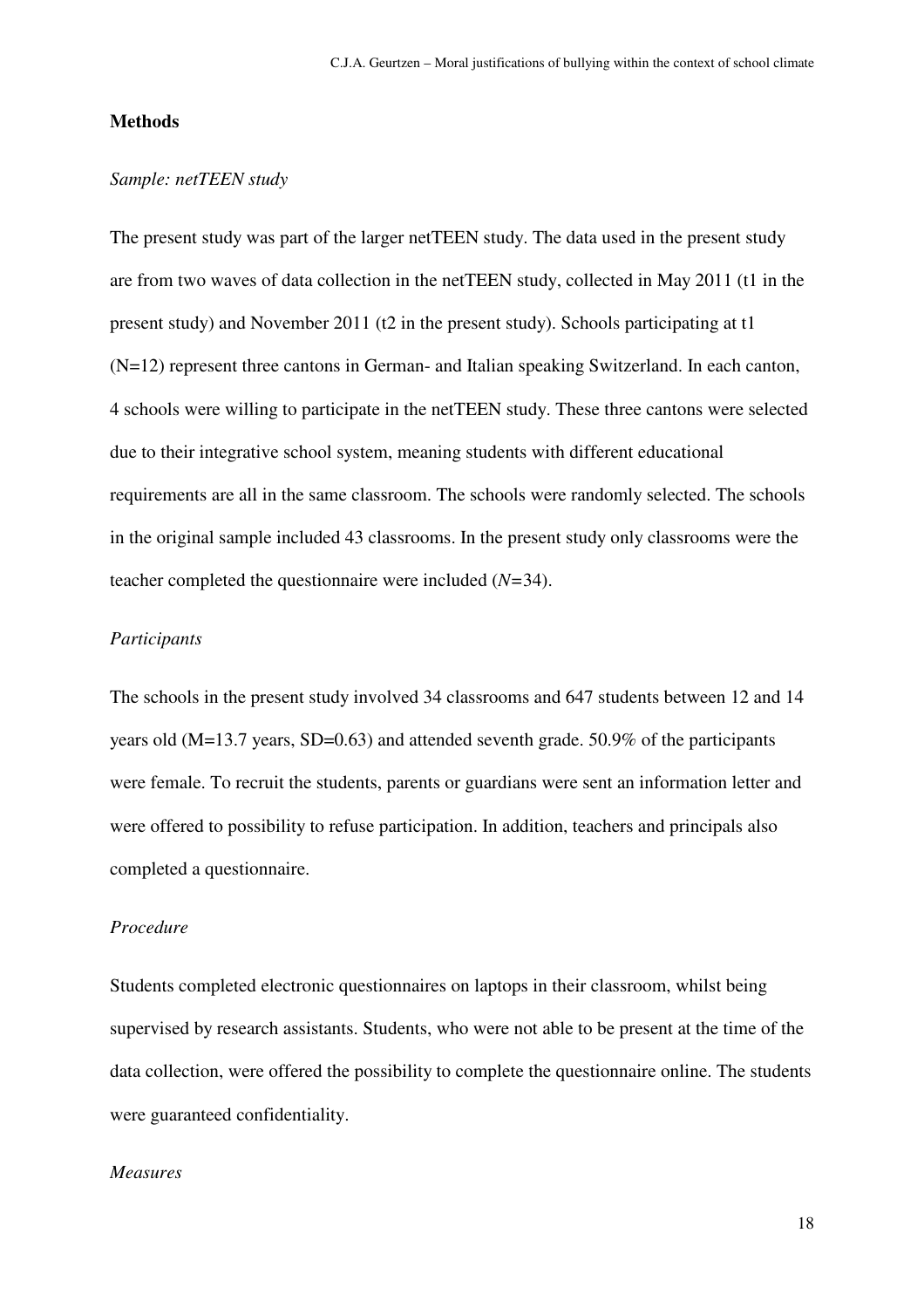*Dependent variable: bullying*. To measure involvement in bullying behavior, this study used scales developed by Alsaker (2003). The scale was slightly adapted and consisted six items ( $\alpha$ =.80 at t1;  $\alpha$ =.87 at t2). Students were first given the definition of bullying; the presence of imbalance of power and frequency were emphasized. The students were then asked if they participated in the following behaviors since the beginning of the school year: 'laughing about other students' behavior'; 'shut other students out'; 'spreading rumors'; 'threatening other students'; 'physically hurting other students'; 'stealing or breaking other students' belongings'. Answers were ranging from 'never' to 'almost daily' on a five-point scale. For each student, the scores on the six items were averaged.

*Individual level: moral disengagement and moral responsibility*. To measure moral responsibility and moral disengagement, this study used scales developed by Perren, Rumetsch, Gutzwiller-Helfenfinger and Malti (submitted for publication). Students were given two hypothetical bullying situations. The first hypothetical situation concerned social exclusion: *"Imagine you and your friends have planned to hang out together after school. You invite another student to hang out with you and your friends, but you purposely tell him the wrong meeting point." If you would have done this, how would this make you feel?* The second hypthetical situation concerned humiliation: *"Imagine, during computer science class you send a humiliating picture of another student to all the students in the classroom". If you would have done this, how would this make you feel?* These hypothetical situations were followed by seventeen items, of which six items ( $\alpha$  =.88) accounted for morally responsible justifications, e.g. 'I would have a bad conscience'; 'I would be ashamed'. Students could answer on a four-point Likert scale, with answers ranging from 'not true' to 'true'. Eleven items ( $\alpha$  =.90) accounted for morally disengaged justifications, e.g. '(s) he deserved being bullied'; 'I am happy my plan succeeded'. Students could answer on a four-point Likert scale, with answers ranging from 'not true' to 'true'. For each student, both the score on moral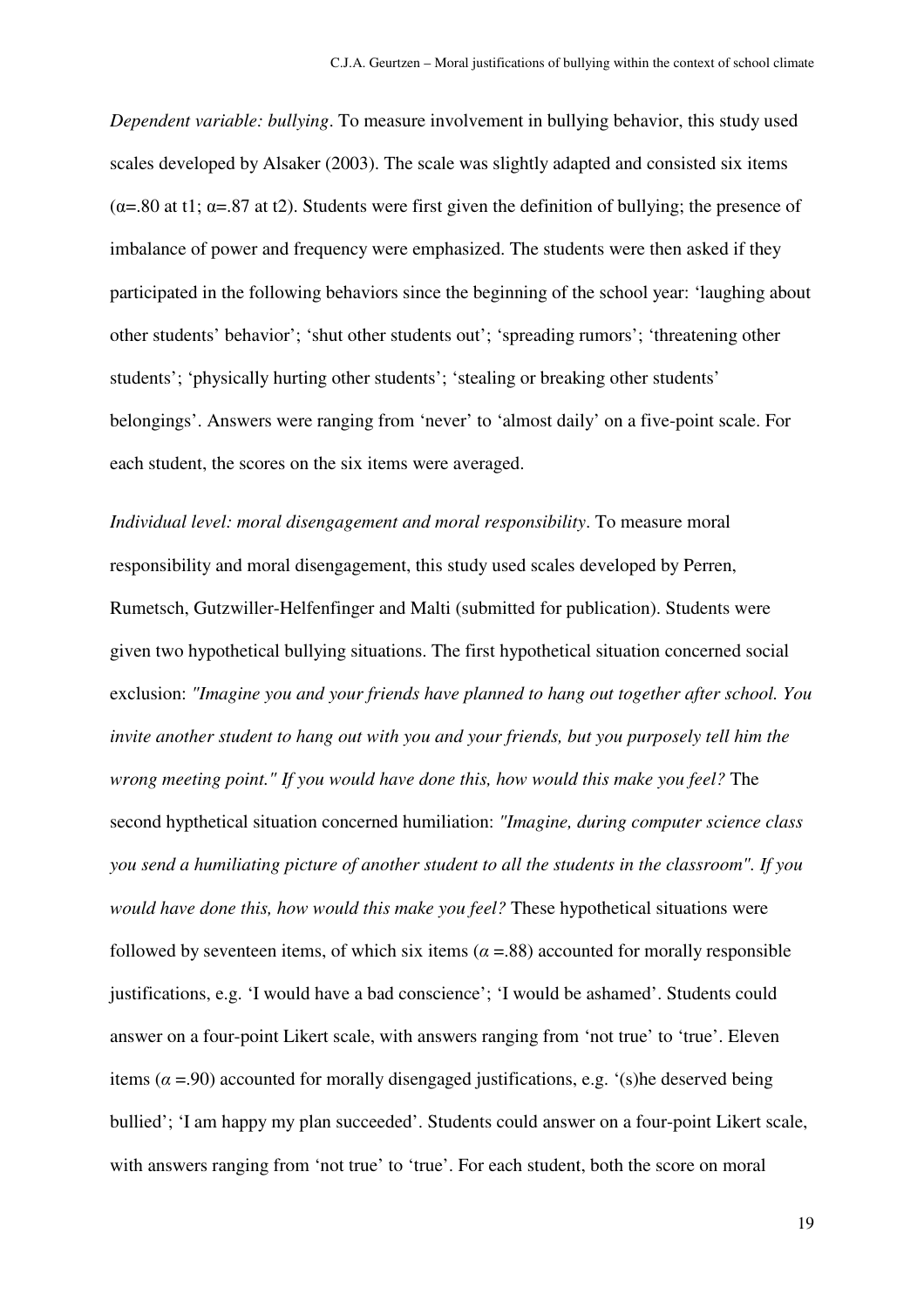disengagement and the score on moral responsibility were averaged. To facilitate interpretation, both moral disengagement and moral responsibility variables were grand-mean centered.

*Gender*. Gender was dummy coded, with boys coded as 1 and girls coded as 0.

# *Classroom level*

*Student-student relationships*. Teachers were asked to assess cohesion among their students. The scale student-student consisted of four items  $(a=83)$ : 'students help each other'; 'students trust each other'; 'students get along'; and 'strong cohesion among students'. Teachers could answer on a four-point Likert scale, with answers ranging from 'not true' to 'true'. Confirmatory factor analysis showed the scale was reliable (model fit: *Chi²=*1.91, (*df*=2), *CFI*=1, *RMSEA*=0). For each teacher the scores on the four items were averaged. To facilitate interpretation, this variable was grand-mean centered.

*Student-teacher relationships*. Teachers were asked to assess their relationships with their students. The scale teacher-student consisted of two items  $(a=90)$ : 'I have a good relationship with my students' and 'I believe my students like having me as a teacher'. Teachers could answer on a four-point Likert scale, with answers ranging from 'not true' to 'true'. To facilitate interpretation, the composite variable was grand-mean centered.

*Teacher-teacher relationships*. Teachers were asked to assess their relationships with other teachers. The scale teacher-teacher consisted of four items ( $\alpha$ =.87): 'teachers are motivated for their job'; 'strong cohesion among teachers'; 'teachers agree on school's policy'; 'teachers follow school's policy'. Teachers could answer on a four-point Likert scale, with answers ranging from 'not true' to 'true'. Confirmatory factor analysis showed the scale was reliable (model fit: *Chi²=*3.03, (*df*=2), *CFI*=.98, *RMSEA*=.13). RMSEA slightly exceeds the acceptable range of .08. However, RMSEA tends to falsely reject models when N is small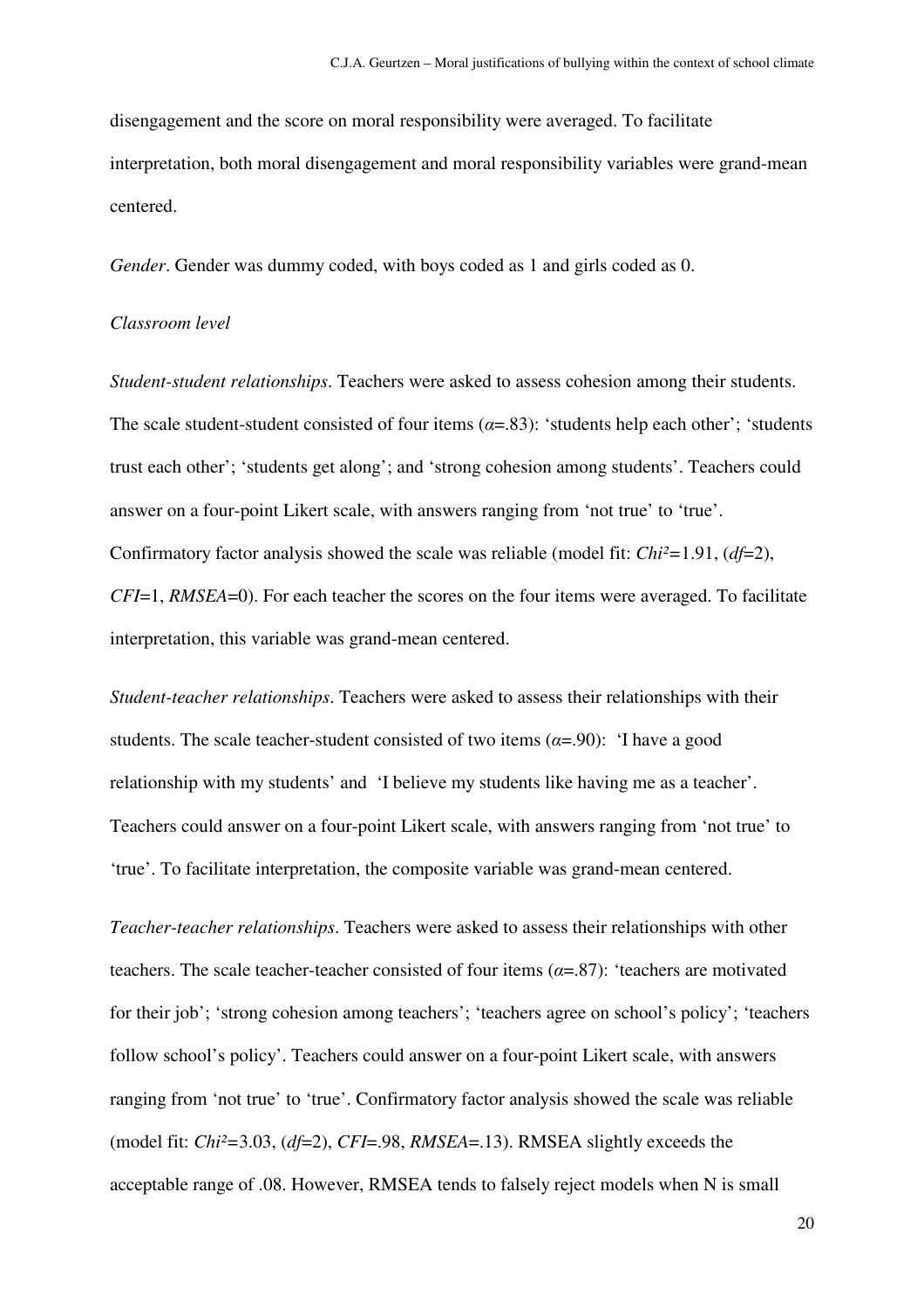(Brown, 2006). Teacher's N is relatively small (*N*=34), and since other model parameters are either acceptable or good, a good model fit is assumed. Therefore, for each teacher the scores on the four items were averaged. To facilitate interpretation, this variable was grand-mean centered.

*Parental involvement*. Teachers were asked to estimate parental involvement, which consisted four items ( $\alpha$ =.83): 'parents are concerned about their children's educational needs'; 'parents attend parent-teacher conferences'; 'parents volunteer in extracurricular activities'; 'parents support their children in their educational development'. Teachers could answer on a fourpoint Likert scale, with answers ranging from 'not true' to 'true'. Confirmatory factor analysis showed the scale was reliable (model fit: *Chi²=.*88, (*df*=2), *CFI*=1, *RMSEA*=0). For each teacher the scores on the four items were averaged. To facilitate interpretation, this variable was grand-mean centered.

#### *Analysis*

In order to be able to test the hypotheses in the current study, null models of bullying at t1 (*Wald Z*=2.69, *p*<.001, *ICC*=.08) and t2 (*Wald Z*=3.06, *p*=.002, *ICC*=.10) were computed. The null models showed that the data were nested in classrooms: For bullying at t1 and t2 the variation at the classroom level was 8% and 10% respectively. Hence, multi-level analysis was performed, using multi-level regression in SPSS. Multi-level analysis controls for nested data structure. Treating students as if they were independent of their classroom ignores the complexity of the data. and violates the assumption of independent observations. Moreover, students in a group tend to be more similar on many important variables (Heck, Thomas and Tabata, 2010).

 First, a cross-sectional model was computed using t1 bullying as dependent variable. Second, a longitudinal model was computed; using t2 bullying as a dependent variable, while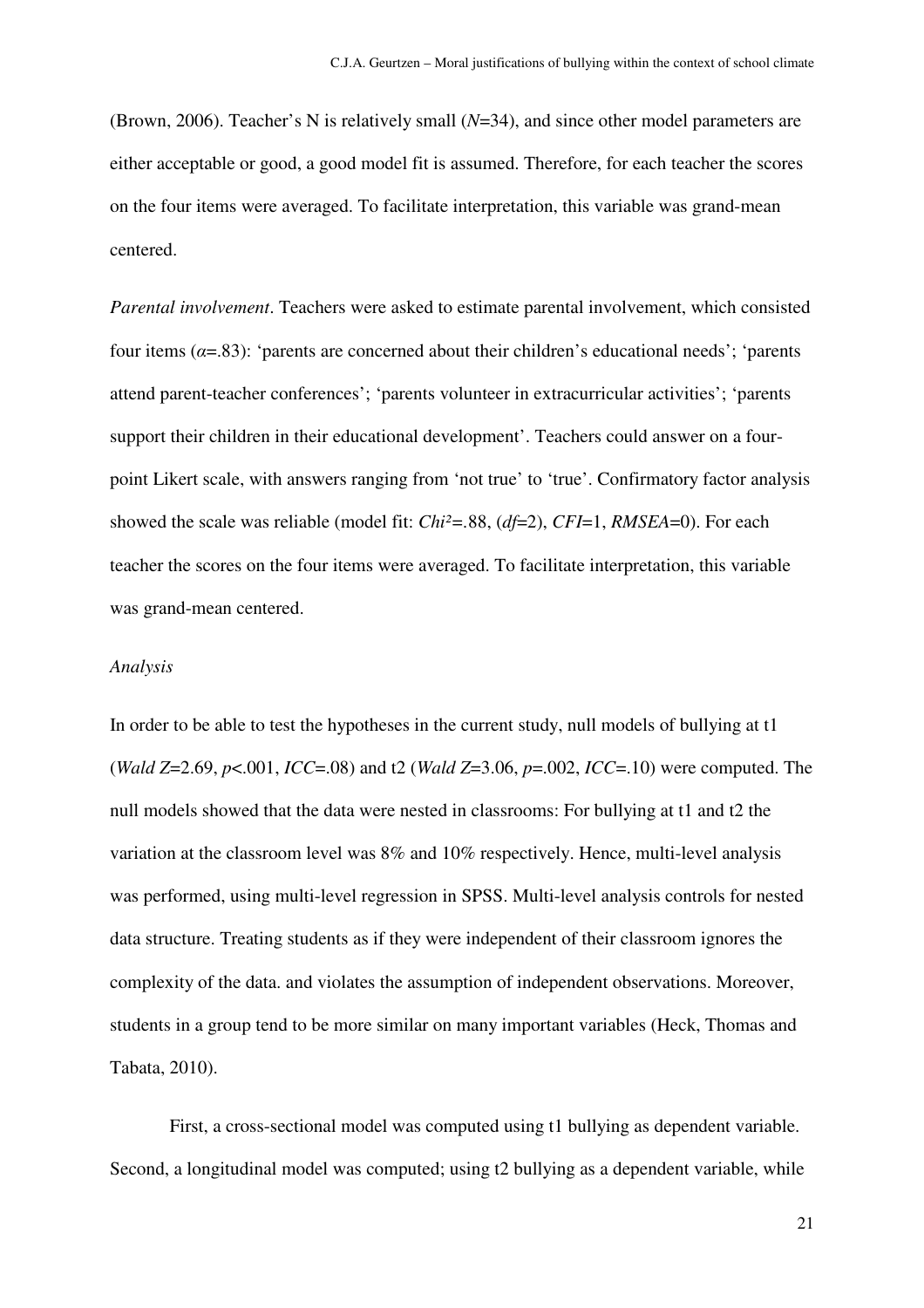controlling for t1 bullying. Cross-level interactions between individual level predictors and school level predictors were included in both models, as well as the control variable gender, and the main effects of the school climate variables (student-student relationships, teacherstudent relationships, teacher-teacher relationships and parental involvement.)

### **Results**

# *Descriptive statistics and correlations*

*Individual level variables*. Means, standard deviations and correlations of individual level variables are reported in table 1. The means and standard deviations are of the raw scores before grand-mean centering. The grand-mean centered variables used in the multilevel analyses have a mean of zero. At the individual level, several variables were strongly correlated. As expected, moral disengagement and moral responsibility were strongly correlated (*r=-.*53). Moral disengagement was also strongly and positively correlated with bullying at t1 ( $r = .44$ ), and at t2 ( $r = .28$ ). Moral responsibility was moderately and negatively correlated with bullying at t1 (*r*=-.29) and at t2 (*r*=-.25). Moral responsibility and gender were moderately correlated ( $r = -32$ ), meaning that in general boys have lower levels of moral responsibility. Furthermore, bullying at t1 and bullying at t2 were highly correlated (*r*=.42).

*Classroom level variables*. Means, standard deviations and correlations of classroom level variables are reported in table 2.The means and standard deviations are of the raw scores before grand-mean centering. The grand-mean centered variables used in the multilevel analyses have a mean of zero. At the classroom level, apart from student-teacher relationships, which was negatively correlated with parental involvement and teacher-teacher relationships, all the variables where positively and significantly correlated. These correlations indicate that having a high quality relationship with a significant other in school, is correlated with having high quality relationships with other significant others as well.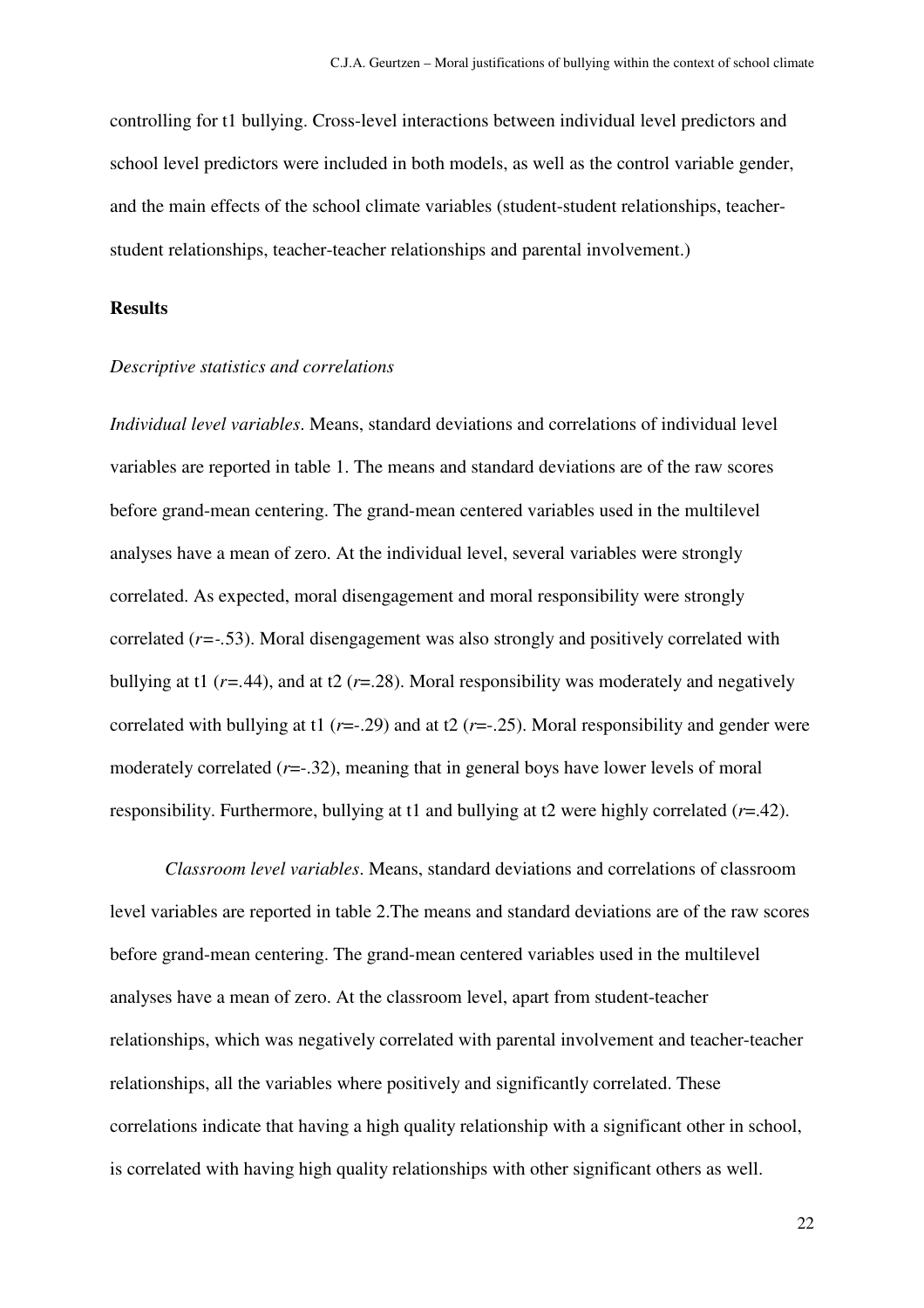| $N = 556$                     | m                                 | <b>SD</b> | Correlations |          |              |              |              |
|-------------------------------|-----------------------------------|-----------|--------------|----------|--------------|--------------|--------------|
| Individual<br>level variables |                                   |           | 1.           | 2.       | 3.           | 4.           | 5.           |
| 1. Gender<br>$(1=boy)$        | 50.9%<br>female,<br>49.1%<br>male |           | $\mathbf{1}$ |          |              |              |              |
| 2. Moral<br>responsibility    | 3.03                              | .84       | $-.32**$     | 1        |              |              |              |
| 3. Moral<br>disengagement     | 1.78                              | .65       | $.20**$      | $-.53**$ | $\mathbf{1}$ |              |              |
| 4. Bullying t1                | 1.21                              | .39       | .08          | $-.29**$ | $.44**$      | $\mathbf{1}$ |              |
| 5. Bullying t2                | 1.27                              | .55       | $.18**$      | $-.25**$ | $.28**$      | $.42**$      | $\mathbf{1}$ |

*Table 1. Correlations, means and standard deviations of individual level variables. \*\*p<.01, \*p<.05.*

*Table 2. Correlations, means and standard deviation of classroom level variables. \*\*p<.01, \*p<.05.*

| $N = 607$                          | m    | <b>SD</b> | Correlations |              |              |    |  |
|------------------------------------|------|-----------|--------------|--------------|--------------|----|--|
| Classroom level<br>variables       |      |           | 1.           | 2.           | 3.           | 4. |  |
| 1. Student-student<br>relationship | 3.15 | .55       | $\mathbf{1}$ |              |              |    |  |
| 2. Teacher-student<br>relationship | 3.59 | .49       | $.20**$      | $\mathbf{1}$ |              |    |  |
| 3. Parental<br>involvement         | 3.27 | .54       | $.31**$      | $-.05$       | $\mathbf{1}$ |    |  |
| 4. Teacher-teacher<br>relationship | 3.09 | .62       | $.25**$      | $-.09*$      | $.17**$      | 1  |  |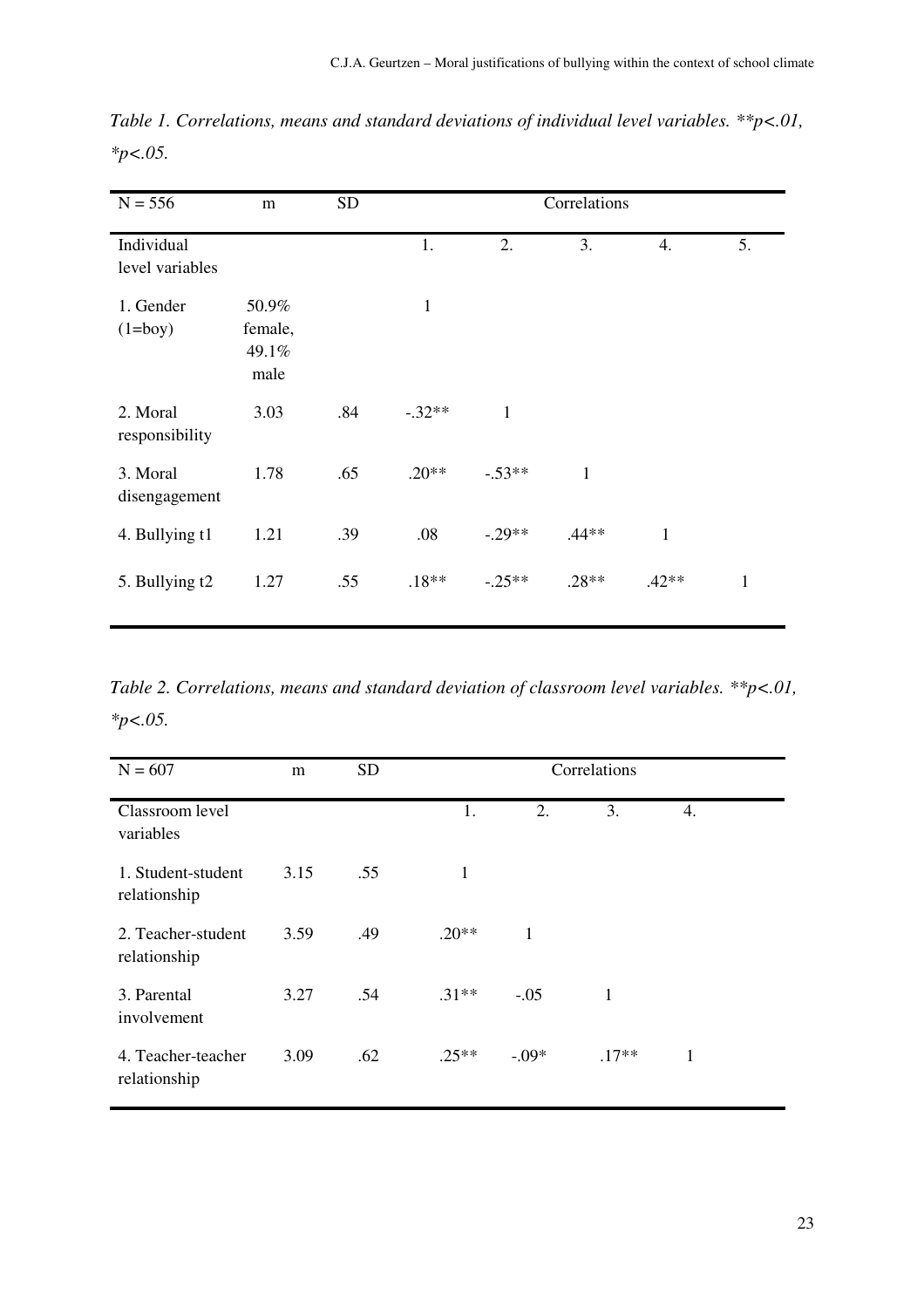| T1 Bullying Cross-sectional                        |             |         |     |  |  |  |
|----------------------------------------------------|-------------|---------|-----|--|--|--|
| Students' N = 556, classroom's N=34                | $\mathbf b$ | t       | p   |  |  |  |
| Intercept                                          | 1.22        | 53.78   | .00 |  |  |  |
| Gender                                             | $-0.01$     | $-0.12$ | .91 |  |  |  |
| Moral responsibility                               | $-0.04$     | $-1.78$ | .08 |  |  |  |
| Moral disengagement                                | 0.22        | 8.31    | .00 |  |  |  |
| Student-student relationships                      | $-0.02$     | $-0.70$ | .49 |  |  |  |
| Teacher-student relationships                      | 0.04        | 0.78    | .44 |  |  |  |
| Teacher-teacher relationships                      | 0.02        | 0.56    | .58 |  |  |  |
| Parental involvement                               | $-0.02$     | $-0.54$ | .60 |  |  |  |
| Student-student relationships*moral responsibility | 0.01        | 0.24    | .81 |  |  |  |
| Student-student relationships*moral disengagement  | $-0.01$     | $-0.09$ | .93 |  |  |  |
| Teacher-student relationships*moral responsibility | $-0.03$     | $-0.65$ | .52 |  |  |  |
| Teacher-student relationships*moral disengagement  | 0.06        | 0.84    | .40 |  |  |  |
| Teacher-teacher relationships*moral responsibility | $-0.08$     | $-2.19$ | .03 |  |  |  |
| Teacher-teacher relationships*moral disengagement  | $-0.01$     | $-0.18$ | .86 |  |  |  |
| Parental involvement*moral responsibility          | 0.00        | 0.01    | .99 |  |  |  |
| Parental involvement*moral disengagement           | $-0.01$     | $-0.19$ | .85 |  |  |  |
|                                                    |             |         |     |  |  |  |

*Table 3. Cross-sectional model of individual- and classroom level predictors on T1 bullying.* 

# *Cross-sectional multi-level model at t1*

The results of the cross-sectional model in predicting bullying are reported in table 3. At the individual level, it was found that higher levels of moral disengagement were associated with higher levels of bullying (*b*=.22*, t=*7.94*, p*=.00). The school climate variables were not associated with bullying.

A significant cross-level interaction was found for teacher-teacher relationships and moral responsibility (*b*=-.08, *t*=-2.19, *p*=.03). Even after testing more parsimonious models,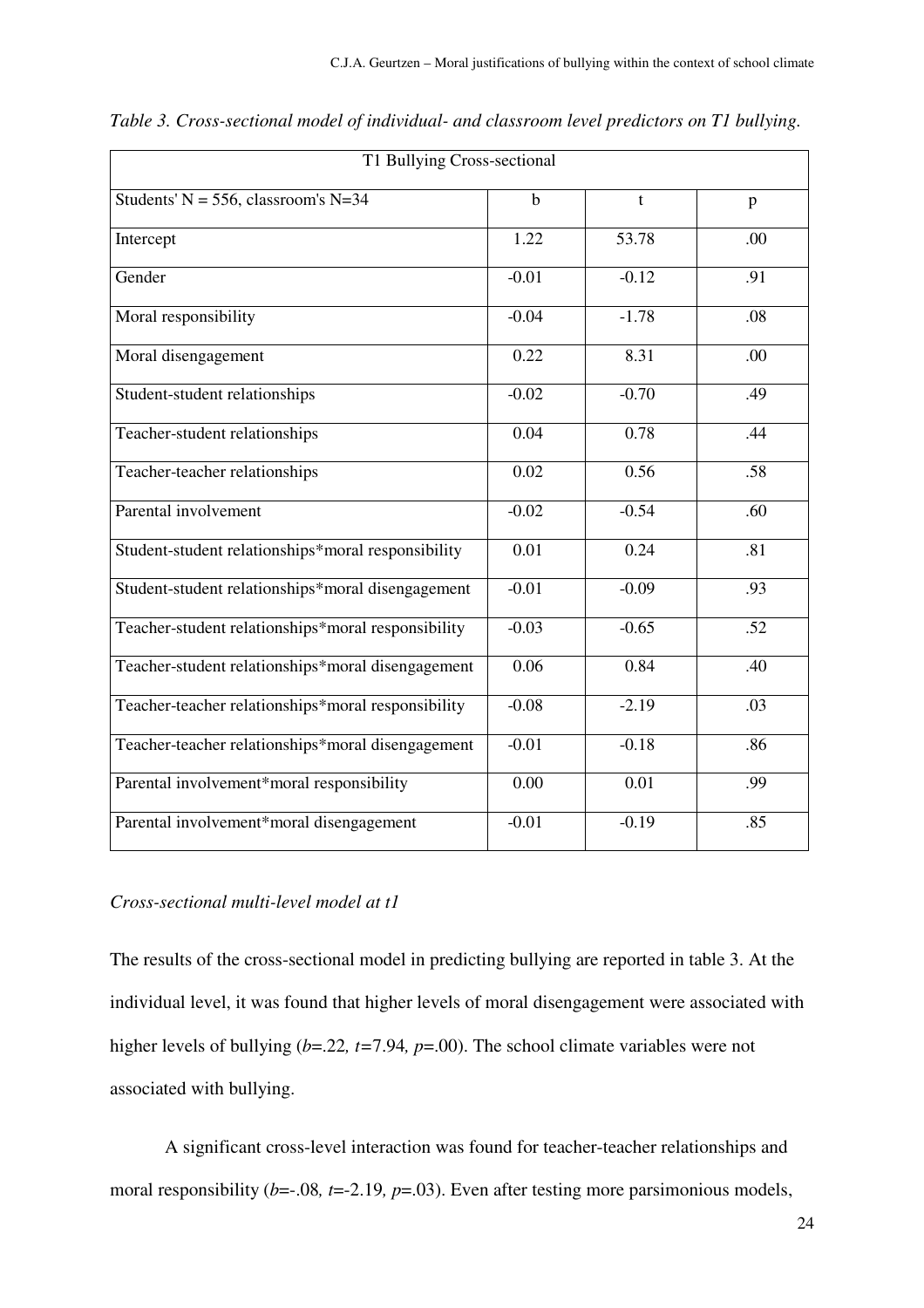the interaction remained significant. This interaction is plotted in figure 1, and implies that children with high scores on moral responsibility do not engage in bullying. Children with low scores on moral responsibility are also unlikely to engage in bullying, however, only in classrooms were teachers lack high quality relationships with other teachers. The more teachers report high quality relationships with other teachers, the more students who score low on moral responsibility engage in bullying behavior.

Other cross-level interactions failed to reach significance, i.e. the association between moral disengagement and bullying was not moderated by a classroom variable, and the association between moral responsibility and bullying was only moderated by teacher-teacher relationships.

*Figure 1. T1 Bullying, cross-level interactions. The impact of moral responsibility on bullying is moderated by teacher-teacher relationships.* 

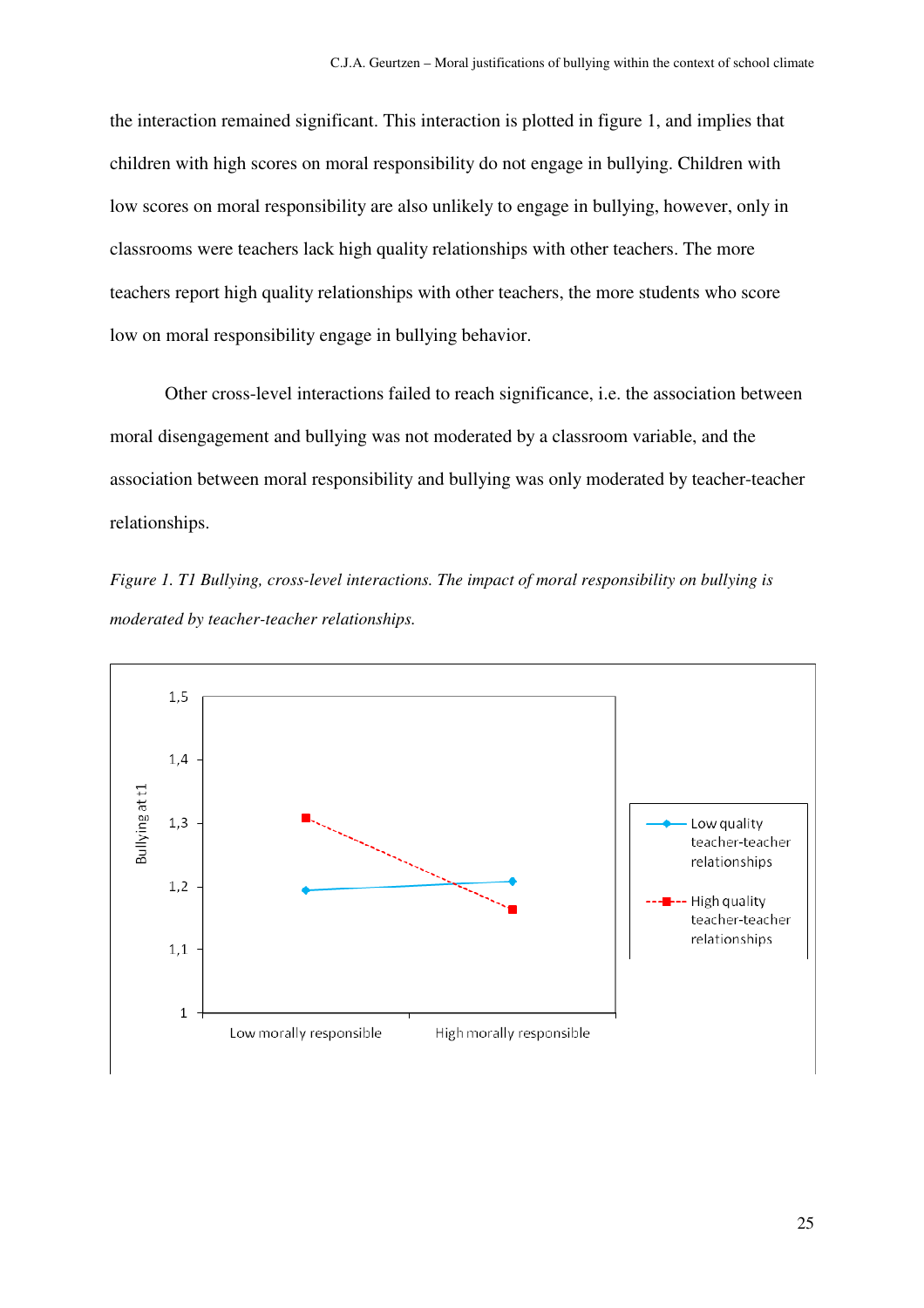| T2 Bullying Longitudinal                           |             |              |                  |  |  |  |
|----------------------------------------------------|-------------|--------------|------------------|--|--|--|
| Students' $N = 530$ , classroom's N=34             | $\mathbf b$ | $\mathbf{t}$ | p                |  |  |  |
| Intercept                                          | 0.53        | 4.74         | .00              |  |  |  |
| Gender                                             | 0.20        | 3.41         | .00              |  |  |  |
| Moral responsibility                               | $-0.16$     | $-2.81$      | .01              |  |  |  |
| Moral disengagement                                | 0.04        | 0.83         | .41              |  |  |  |
| Student-student relationships                      | $-0.10$     | $-1.02$      | .32              |  |  |  |
| Teacher-student relationships                      | 0.19        | 2.05         | .05              |  |  |  |
| Teacher-teacher relationships                      | 0.05        | 0.81         | .43              |  |  |  |
| Parental involvement                               | 0.05        | 0.60         | .56              |  |  |  |
| Student-student relationships*moral responsibility | 0.06        | 0.59         | $\overline{.56}$ |  |  |  |
| Student-student relationships*moral disengagement  | 0.06        | 0.49         | .63              |  |  |  |
| Teacher-student relationships*moral responsibility | $-0.27$     | $-2.78$      | $\overline{.01}$ |  |  |  |
| Teacher-student relationships*moral disengagement  | 0.05        | 0.37         | .71              |  |  |  |
| Teacher-teacher relationships*moral responsibility | $-0.03$     | $-0.57$      | .57              |  |  |  |
| Teacher-teacher relationships*moral disengagement  | 0.00        | $-0.04$      | .97              |  |  |  |
| Parental involvement*moral responsibility          | $-0.08$     | $-0.92$      | .63              |  |  |  |
| Parental involvement*moral disengagement           | $-0.09$     | $-0.85$      | .40              |  |  |  |
| T1 Bullying                                        | 0.65        | 7.70         | .00              |  |  |  |

*Table 4. Longitudinal model of individual- and classroom level predictors on T2 bullying, while controlling for T1 bullying.*

# *Longitudinal multi-level model at t2*

The results of the longitudinal model in predicting bullying are reported in table 4. It was found that higher levels of moral responsibility predicted decreases in bullying (*b*=-0.16*, t*=- 2.81*, p*=.01). Additionally, males has stronger increases in frequency of bullying (*b*=.20*, t=*3.41*, p*=.00). Furthermore, it was found that, although only marginally significant, high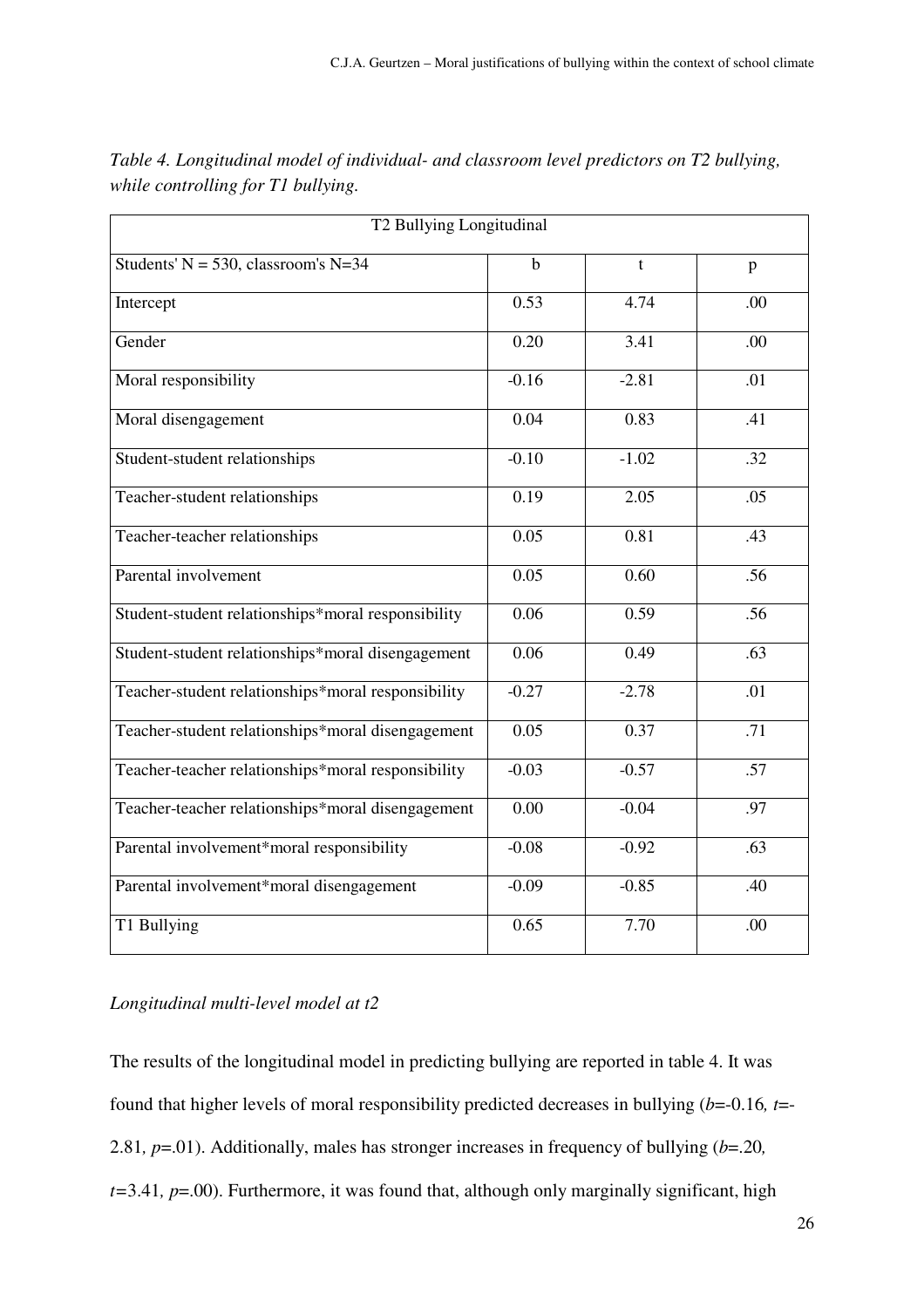quality teacher-student relationships predicted stronger increases in levels of bullying (*b*=.231*, t=*2.41*, p*=.05). More significant predictions of school climate variables on bullying were not found.

A significant cross-level interaction was found for teacher-student relationships and moral responsibility (*b*=-.27*, t*=2.78*, p*=.01). Even after testing more parsimonious models, the interaction remained significant. This interaction is plotted in figure 2. This significant cross-level interaction implies that the impact of moral responsibility on increases in bullying frequency is moderated by a school climate variable: low levels of moral responsibility predicted stronger increases in bullying over time, but only in classrooms with high-quality teacher-student relationships.

Other cross-level interactions failed to reach significance, i.e. the prediction of change of moral disengagement on bullying was not moderated by a classroom variable, and the prediction of change of moral responsibility on bullying was only moderated by teacherstudents relationships.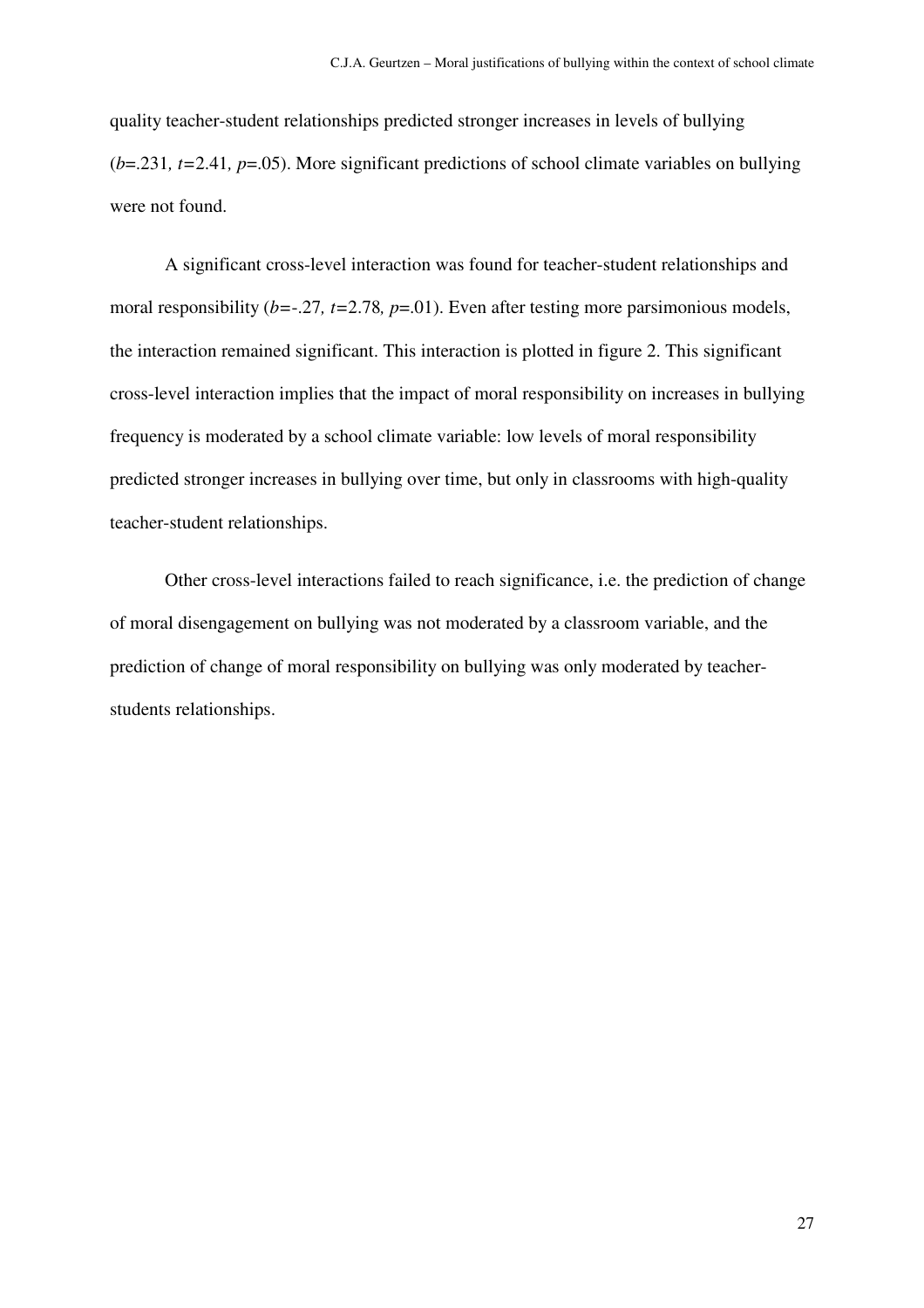*Figure 2. T2 Bullying, cross-level interactions. The impact of moral responsibility on bullying is moderated by teacher-student relationships (b=-.268, t=-2.778, p=.006).* 



### **Discussion**

The current study aimed to examine whether risk factors at the individual level (moral disengagement) and risk factors at the classroom level (lack of high quality relationships with significant others) influence the frequency of bullying in school, and can also predict changes in frequency of bullying in school. The present study also looked at the interplay between school climate and moral justifications of bullying. Data from two waves, collected in the netTEEN study, were analyzed in two multi-level models (cross-sectional and longitudinal) to test the hypotheses.

# *Individual level risk factors: moral disengagement and moral responsibility*

 Consistent with previous findings (Hymel et al., 2005; Perren & Gutzwiller-Helfenfinger, 2012), moral disengagement was positively associated with bullying. This result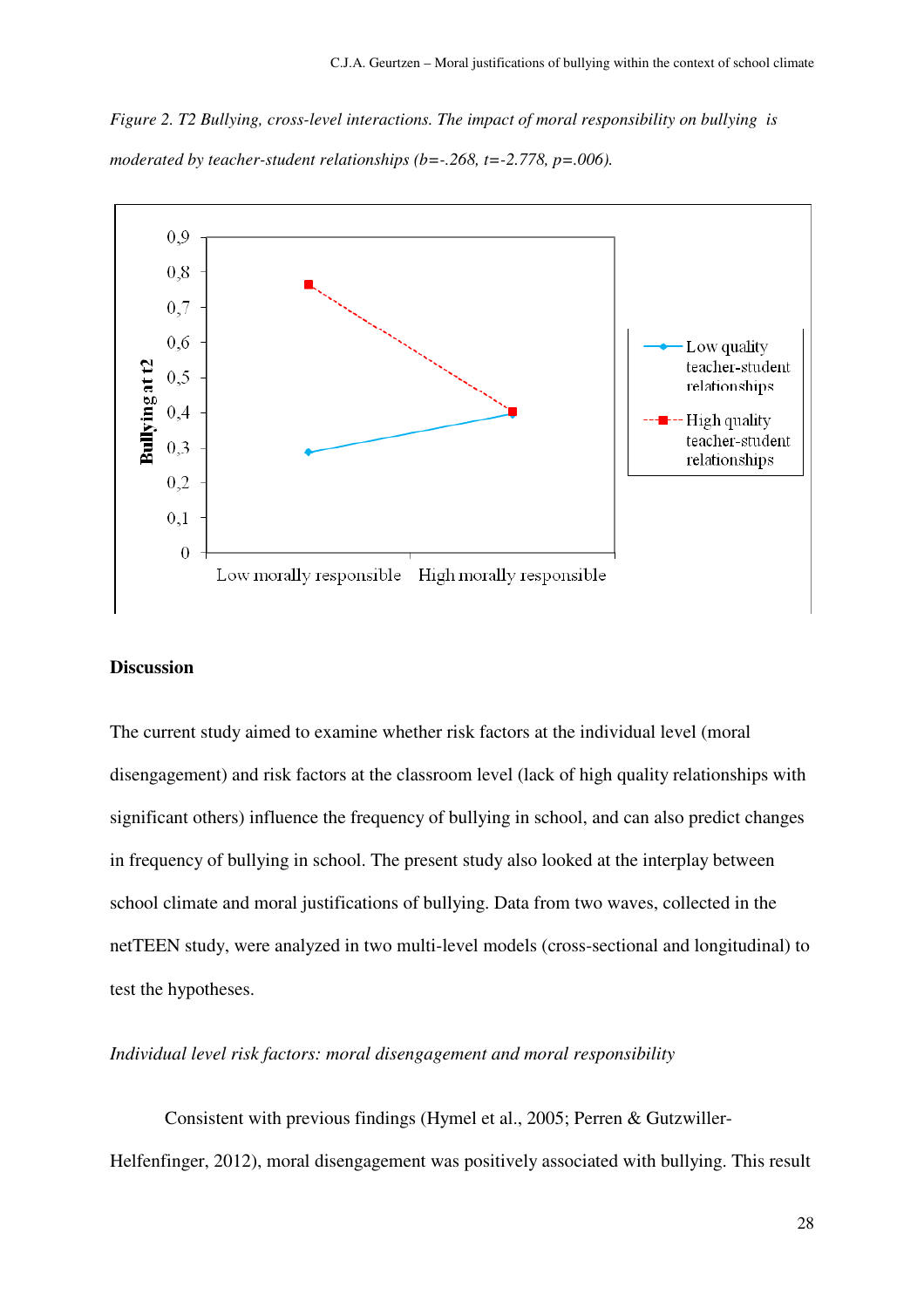implies that students who reported higher levels of moral disengagement are more likely to engage in bullying behavior than students who reported lower levels of moral disengagement. Despite the positive association between moral disengagement and bullying, moral disengagement did predict neither increases nor decreases in frequency of bullying. Therefore, the findings were only partly in line with hypothesis one (high levels of moral disengagement are positively associated with the frequency of bullying in school and also predict increases in bullying).

 Moral responsibility seemed to be a stronger predictor for changes in bullying. Although moral responsibility was not associated with bullying; moral responsibility significantly predicted decreases in bullying. This is partly consistent with the second hypothesis (high levels of moral responsibility are negatively associated with the frequency of bullying in school and also predict decreases in bullying). This is also in line with earlier findings: Students with higher levels of moral responsibility have lower levels of (pro-) bullying attitudes (Perren et al., submitted for publication). Furthermore, because moral responsibility is a strong predictor for decreases in bullying, this finding offers possibilities for interventions: morally responsible behavior should be stimulated among students. By engaging the entire school, morally responsible behavior can become a powerful tool in reducing bullying. The morally responsible behavior can be stimulated by motivating bystanders to intervene when they witness bullying taking place. In this way, the students can 'spread' the morally responsible behavior: when the majority endorses resolving conflicts in a peaceful way, this can become the norm. Teachers also play a key role: they need to be aware of the influence of their behavior on the student's behavior. By modeling respectful behavior, they can set a norm as well.

### *School climate variables*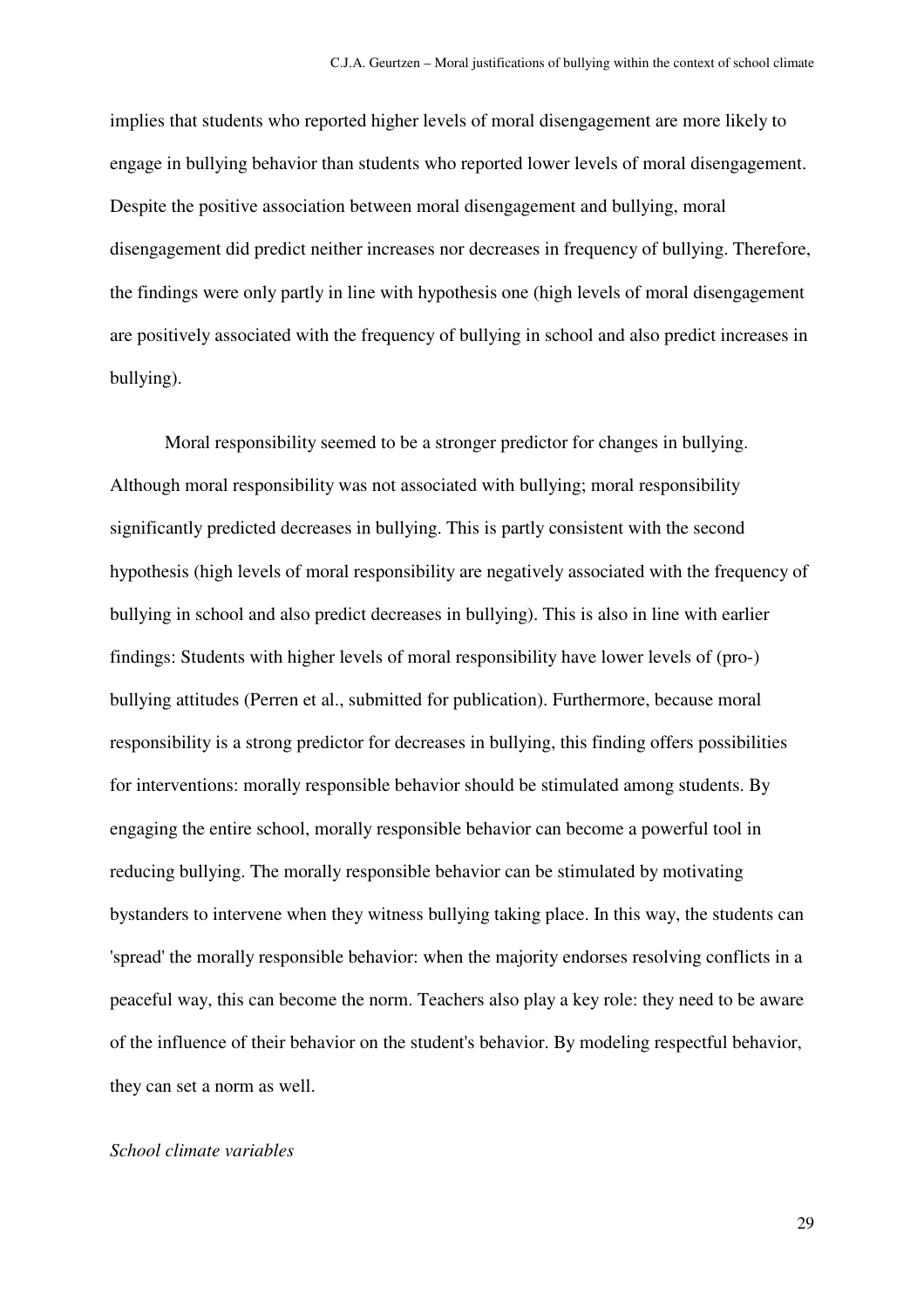*Student-student relationships*. Student-student relationships were neither associated with frequency of bullying, nor did it predict decreases in bullying, thereby rejecting the third hypothesis (a positive school climate in which students experience support from their peers and feel connected to their peers, is negatively associated with the frequency of bullying in school and also predicts decreases in bullying). A reason for the absence of significance might be contrary to the goal-framing theory (Lindenberg, 2008). It could be that by showing bullying behavior, students prime each other, not for norm-oriented behavior, but for engaging in bullying behavior. High quality relationships can in this way enhance engagement in bullying, instead of preventing students from engaging in bullying behavior. Salmivalli (1997) already argued that bullies look into their own network for support: A high quality network with other students can in this way promote bullying behavior. Additionally, Salmivalli (1997) found that students with higher propensity for engagement in bullying are more likely to belong to larger peer networks than more prosocial students and victims. This is another argument for the negative way in which significant others can function. However, student-student relationships were neither associated with frequency of bullying, nor did it predict decreases in bullying. To test the hypothetical explanation for the absence of findings, future research should ask not only teachers to rate the student-student relationships, but students as well. For students are most likely to be better assessors of these relationships than teachers. In the present study we asked neither students to rate student-student relationships, nor to report their friendships in the classroom (of which the aggregate can be a good proximate for high quality student-student relationships).

*Teacher-student relationships*. Teacher-student relationships were not associated with frequency of bullying, but it predicted increases in bullying, thereby rejecting the fourth hypothesis (a positive school climate in which students perceive their teachers as supportive and the student-teacher relationship is characterized by closeness, is negatively associated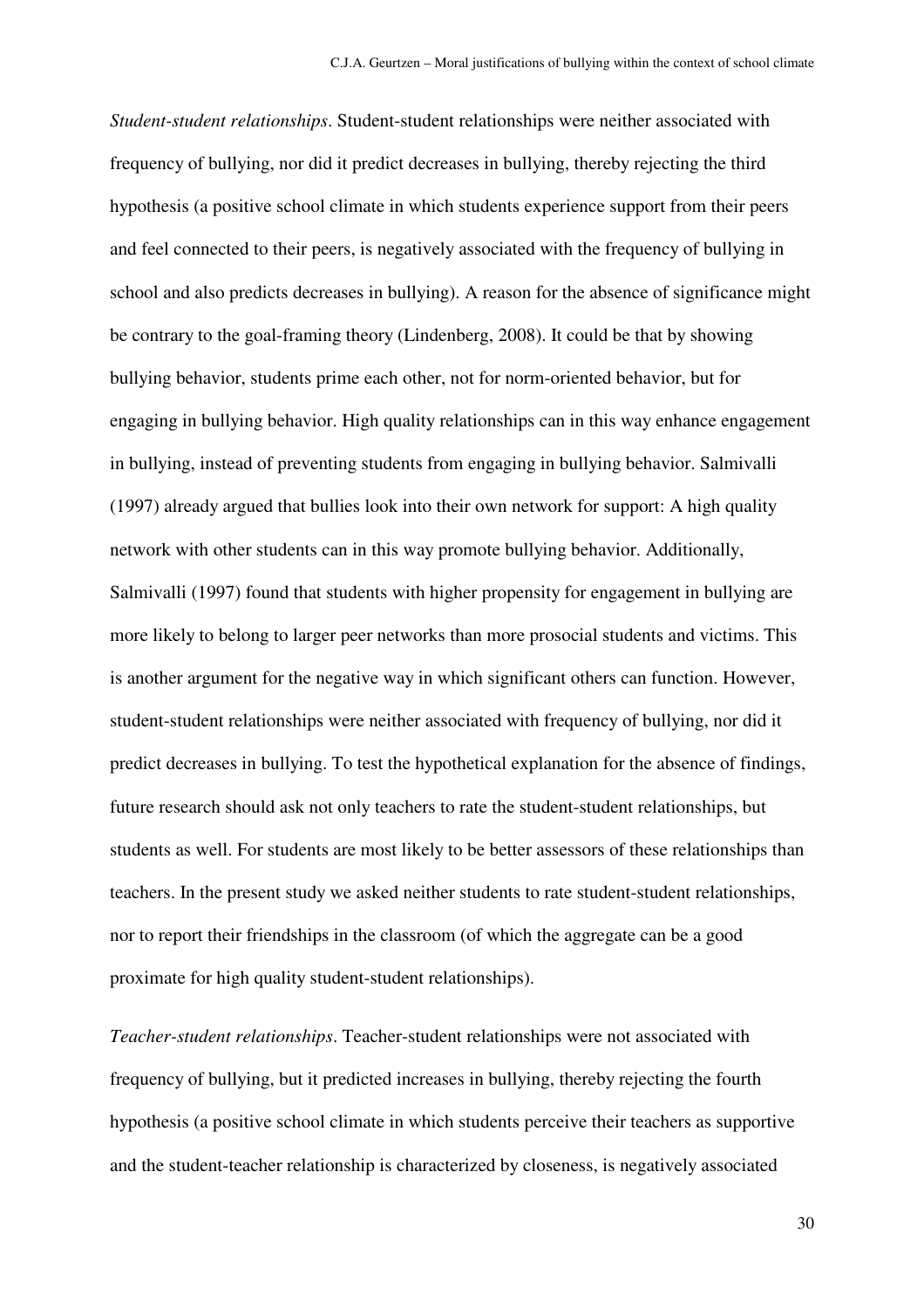with the frequency of bullying in school and also predicts decreases in bullying). There are multiple hypothetical explanations for this rather unexpected finding. Firstly, the unexpected finding might be due to the fact that although students have high quality relationships with their teachers, this does not necessarily mean they have high quality relationships with their fellow students. Students can be 'bistrategic' (Hawley, 2003), which in this case could mean they behave prosocial when adults are around, and behave more aggressive amongst peers. Secondly, as mentioned before, during adolescence the teacher-student relationship might not influence the student as much as his relationships with other students. However, the studentstudent relationships were not associated with bullying either. Therefore, again, to examine which relationship is more influential, future research on school climate should include student reports on the different relationships as well, because students are more likely to be better assessors of their relationships with fellow students. Thirdly, it can be hypothesized that teachers can prioritize a high quality relationship with their students, but thereby losing their authoritarian role. They might think it is important to be a 'friend' of their students - and therefore rating the teacher-student relationships as high quality - instead of being an authority figure. By trying to be a friend of the class, the teacher can lose the ability to regulate students' (bullying) behavior. Fourthly, teachers might rate their relationship with students as good, while in fact those students are overly dependent on their teacher. Dependency is linked to peer victimization and aggression (Troop-Gordon & Kopp, 2011). Students who are overly dependent on their teachers might not be able to independently resolve conflicts with peers. Finally, the fact that teachers give socially desirable answers might be part of this finding as well. More than with the other relationships, rating the relationship with the students as bad, might make the teacher look bad. Whereas the other relationships do not influence the capabilities of the teacher as much, the relationships with students do. However, despite all the possible explanations, this result remains unexpected; therefore it should be taken cautiously and needs further exploration.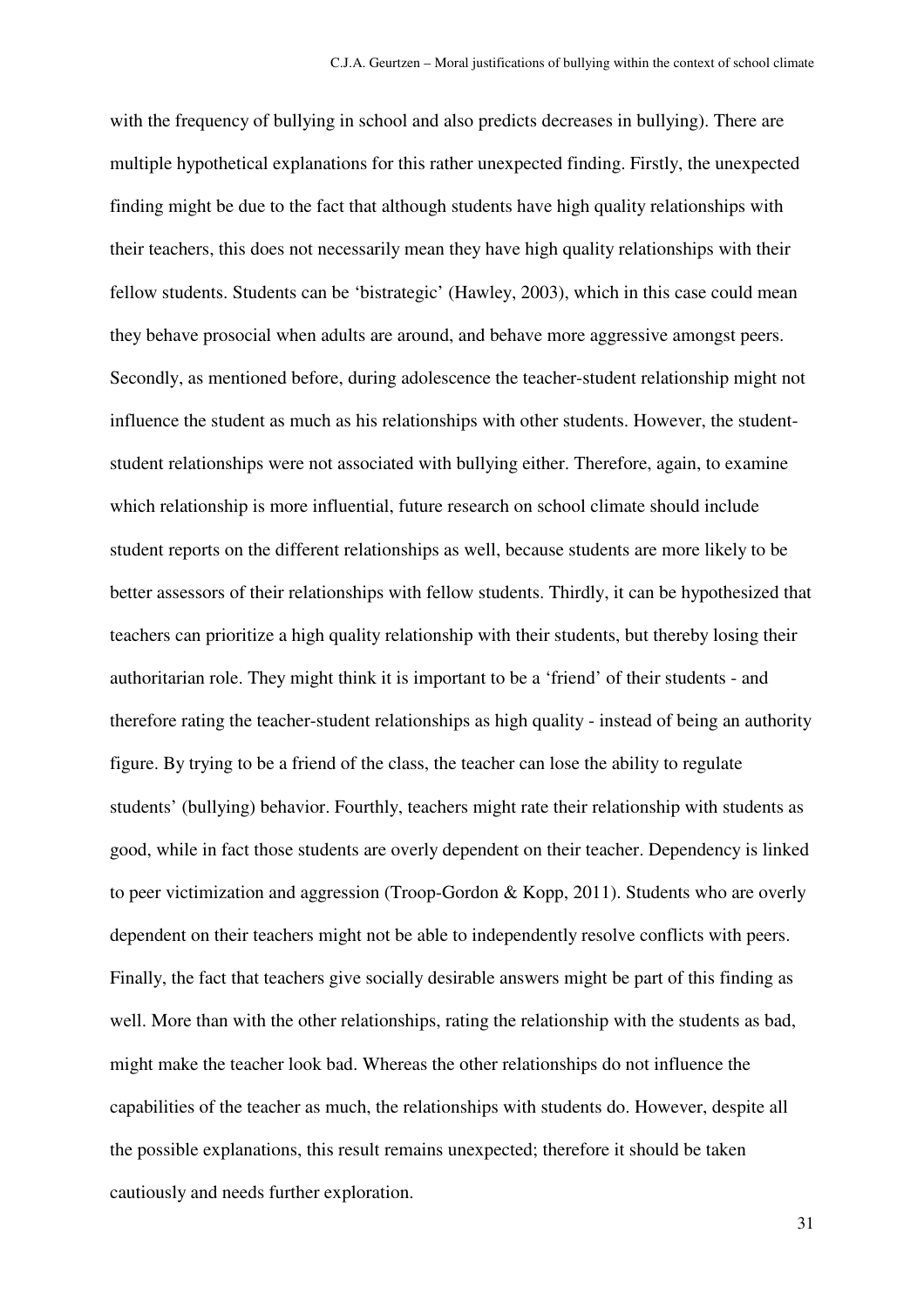*Teacher-teacher relationships*. Teacher-teacher relationships were neither associated with frequency of bullying, nor did it predict decreases in bullying, thereby rejecting the fifth hypothesis (a positive school climate in which teachers support each other and there is shared vision amongst teachers, is negatively associated with the frequency of bullying in school and also predicts decreases in bullying). The influence of teacher-teacher relationships might be little due to the fact that behavioral problems like bullying are likely to occur during unstructured times, so teachers may be unaware of the bullying taking place (Crothers  $\&$ Kolbert, 2010), and therefore are unable to intervene.

*Parental involvement*. Parental involvement was neither associated with frequency of bullying, nor did it predict decreases in bullying, thereby rejecting the sixth hypothesis (a positive school climate in which parents show high levels of parental involvement (e.g. attending parent-teacher conferences, volunteering in school activities, and assisting their children with homework), is negatively associated with the frequency of bullying in school and also predicts decreases in bullying). The absence of significant findings for parental involvement might be due to the fact that this has more impact on the students' classroom engagement and behavior in lower grades than when they reach adolescence, like the students in the current sample (Hamre & Pianta, 2001; Hughes & Kwok, 2007).

#### *Interplay between individual level risk factors and school climate.*

First, it was hypothesized that the positive association between moral disengagement and bullying, as well as the prediction of increases in frequency of bullying, is moderated by the quality of relationships with significant others. However, none of the school climate variables seemed to moderate the effect of moral disengagement on bullying, thereby rejecting the seventh hypothesis (the positive association between moral disengagement and bullying, as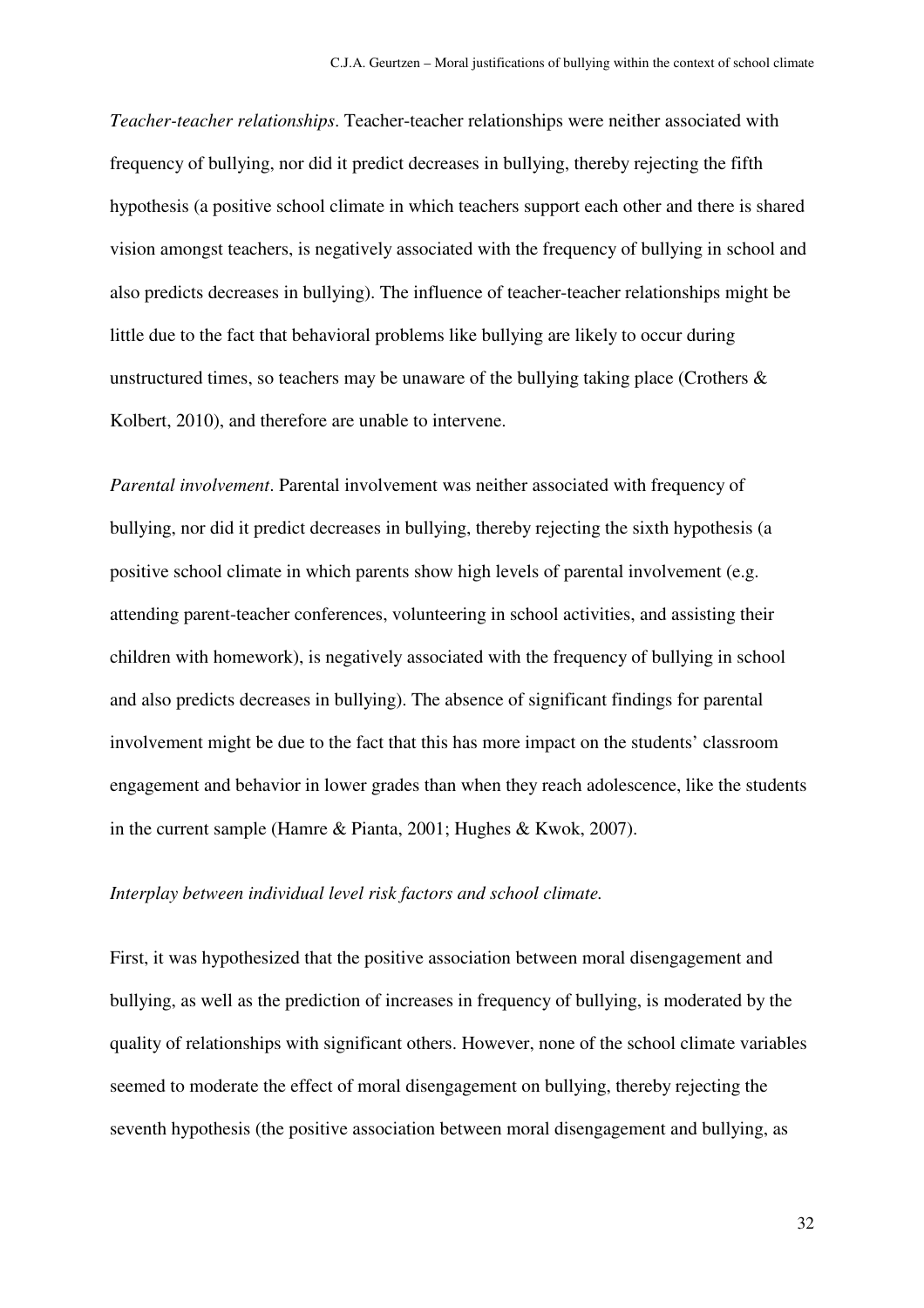well as the prediction of increases in frequency of bullying, is moderated by the quality of relationships with significant others).

Second, it was also hypothesized that the negative association between moral responsibility and bullying, as well as the prediction of decreases in frequency of bullying, is moderated by the quality of relationships with significant others. The association between moral disengagement and bullying was moderated by teacher-teacher relationships. This implies that children with high scores on moral responsibility do not engage in bullying. Children with low scores on moral responsibility are also unlikely to engage in bullying, however, only in classrooms were teachers lack high quality relationships with other teachers. The more teachers report to have high quality relationships with other teachers, the more students who score low on moral responsibility engage in bullying behavior. This result does not support the hypothesis that teachers can, by showing respectful behavior to other teachers, prime students to behave in norm-oriented way. Because teachers are often the first responders in addressing bullying amongst their students (Crothers and Kolbert, 2010; Waasdorp, Pas, O'Brennan, & Bradshaw, 2011), it was expected that when teachers have high quality relationships with other teachers, they can support each other in noticing and changing the bullying behavior. This rather unexpected finding might be due to the fact that bullying is likely to occur during unstructured times, so teachers may be unaware of the bullying taking place (Crothers & Kolbert, 2010), and therefore are not able to intervene.

 The impact of moral responsibility on changes in bullying is moderated by teacherstudent relationships. This implies that the impact of moral responsibility on increases in bullying frequency is moderated by a school climate variable: low levels of moral responsibility predicted stronger increases in bullying over time, but only in classrooms with high quality teacher-student relationships. This effect is expected in the way that low levels of moral responsibility predicted stronger increases in bullying. However, it is unexpected that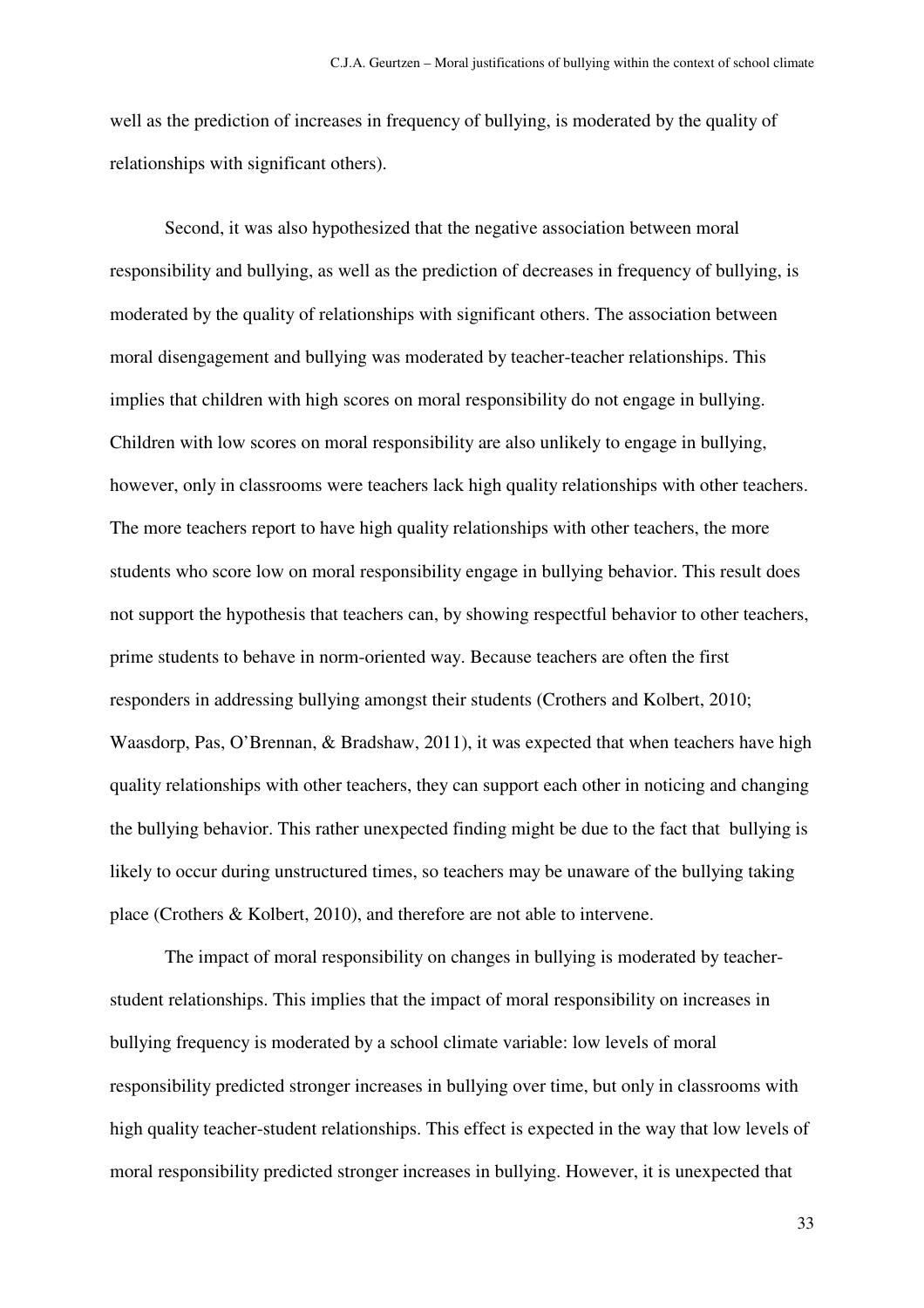this effect is only found in classrooms with high quality teacher-student relationships. It seems that the interaction between teacher-student relationships and moral responsibility is highly influenced by the higher levels of bullying in classrooms where teacher reported high quality teacher-student relationships. Levels of bullying do show less increase in classes with high quality teacher-student relationships, however, due to the high levels of bullying at t1 in those classes, the bullying level at t2 is the same as in classrooms with low quality teacherstudent relationships. Moreover, inspecting the correlations at the classroom level, it was found that all the variables were positively and significantly correlated (apart from studentteacher relationships, which was negatively correlated with parental involvement and teacherteacher relationships). This negative correlation of student-student relations with two other school climate variables might be another cause for this interaction in the unexpected direction.

### *Relevance, strengths and limitations*

*Relevance*. Whereas the majority of bully research relies on only students' viewpoints (Waasdorp et al., 2011), the present study examined the relation between school climate, as measured by teacher perceptions of the relationships, and bullying, as reported by students. This study examines the teacher's view of school climate. Teacher's views of school climate are important: teachers are usually responsible for implementing a bullying intervention (Menesini, Fonzi, & Smith, 2002). However, we also asked the students about the bullying behavior. Most studies focus on the separate relationships in the schools, which can pose a methodological threat unto the results. There is then a risk that associations are inflated due to shared informant and shared method variance (Roorda et al., 2011). The current study uses multiple informants: students and teachers. Additionally, studies on bullying often use crosssectional data (Roorda et al., 2011; Zullig et al., 2011). The current study uses longitudinal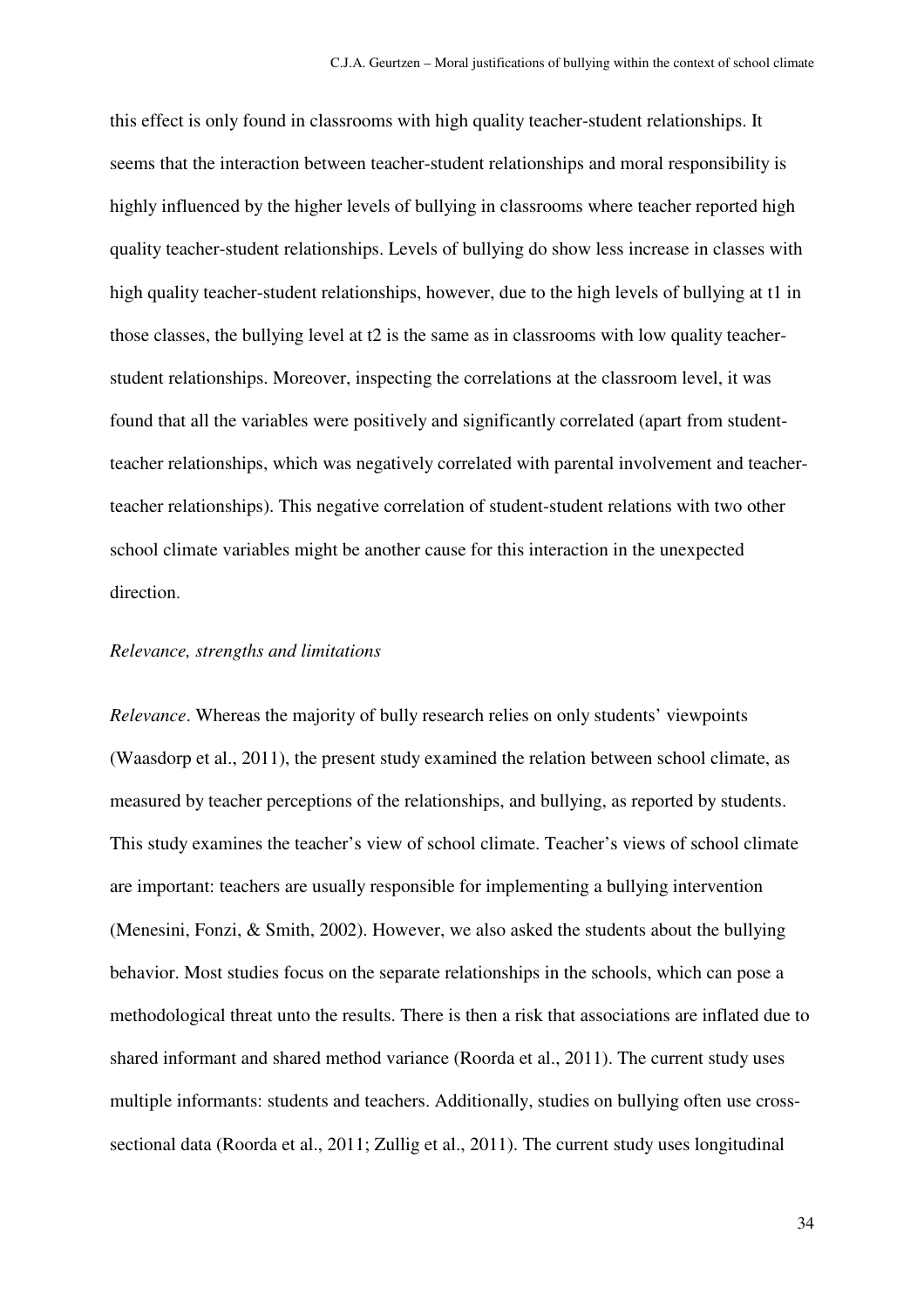data from the netTEEN-study. Whereas previous studies on bullying often concentrate on solely the bully-victim relationship, this study involves the social context of bullying.

*Limitations*. The present study had several limitations. Due to the design of the study, school climate variables were based on teacher reports and therefore only available at classroom level. This design neglects the value of the students' perspective on the social interaction within the schools. Because bullying is most likely to take place during unstructured activities and students can present themselves as proscocial towards the teachers, but aggressive towards peers, teachers might not be able to rate student-student relationships accurately enough. Likewise, important information is lost when students' perspective of the teacherstudent relationship is not reported. Therefore, future research might want to measure school climate variables from students' viewpoint as well.

 Another limitation in this study is the fact that the classroom teacher filled out the questionnaire, but this may not be the teacher who spends the most time with the specific class. Other teachers might spend more time teaching this class, and therefore might be better able to rate the quality of the several relationships withint the class.

 Finally, self-reports were used to asses bullying. However, bullies are usually more reluctant to report engagement in bullying than victims.

*Strengths*. Despite the limitations, the results from the present study are important for several reasons. First, longitudinal models are rather rare in bullying research. Due to the longitudinal design we were able to draw conclusions regarding causality. However, despite the longitudinal design, t1 and t2 are only six months apart. Future research could use a larger timeframe, in order to examine changes in school climate, moral disengagement, moral responsibility and frequency of bullying over a longer period of time. Second, despite the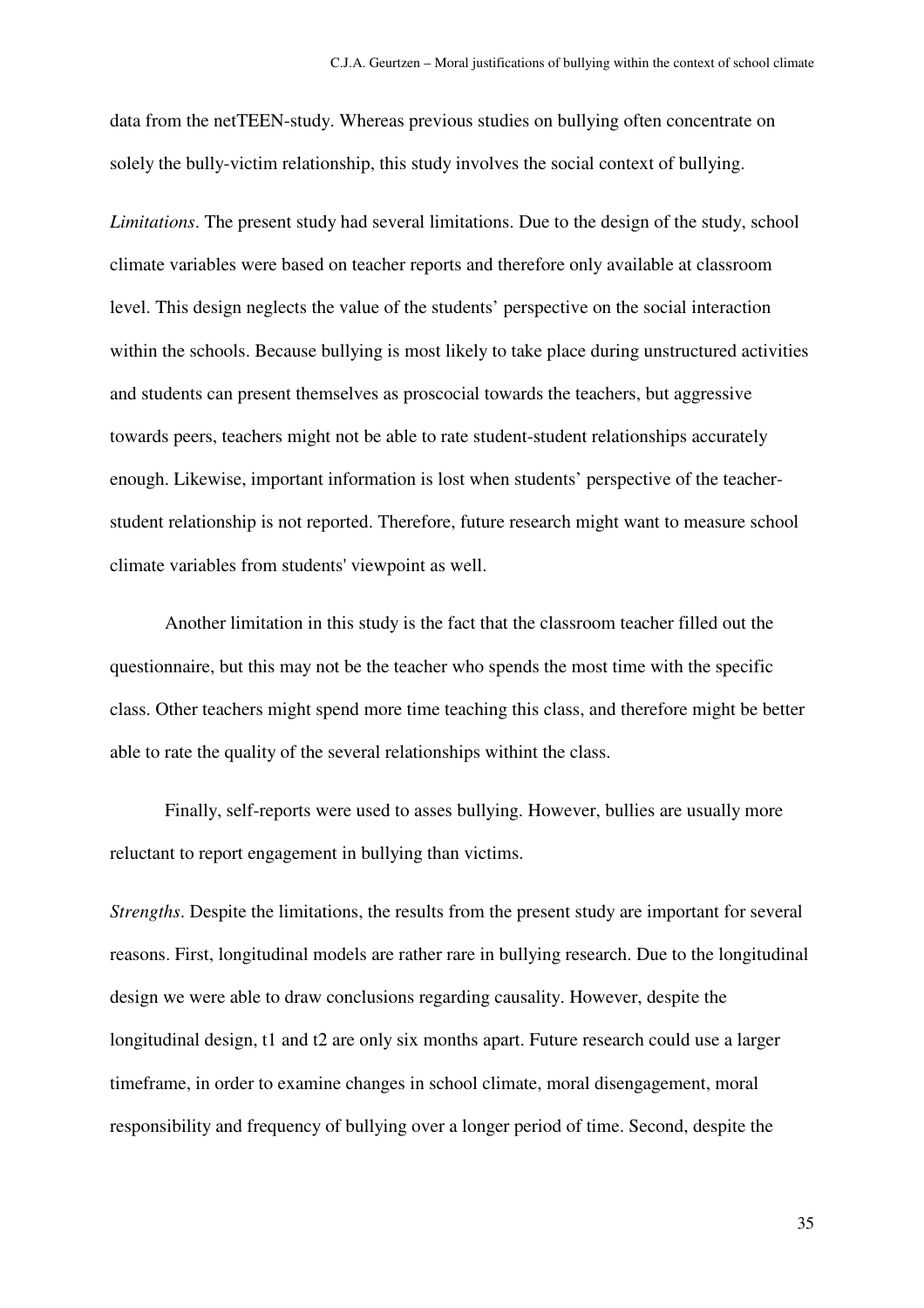restrictions of only using teacher reports, the teacher perspective is very important and is too often overlooked.

This study showed the importance of moral responsibility. An implication for future anti-bullying interventions might be to focus more on moral responsibility. Moral responsibility seems to predict less engagement in bullying behavior; therefore students need to be stimulated to behave in norm-oriented and morally responsible way. By engaging the entire school, morally responsible behavior can become a powerful tool in reducing bullying. The morally responsible behavior can be stimulated by motivating bystanders to intervene when they witness bullying taking place. In this way, the students can 'spread' the morally responsible behavior: when the majority endorses resolving conflicts in a peaceful way, this can become the norm. Teachers also play a key role: they need to be aware of the influence of their behavior on the student's behavior. By modeling respectful behavior, they can set a norm as well.

### **References**

- Beets, M. W., Flay, B. R., Vuchinich, S., Acock, A. C., Li, K.-K., & Allred, C. (2008). School climate and teachers? Beliefs and attitudes associated with implementation of the positive action program: A diffusion of innovations model. Prevention Science, 9(4), 264–275.
- Brown, T.A. (2006). Confirmatory Factor Analysis for Applied Research. New York, London: The Guilford Press.

Cohen, J., McCabe, E. M., Michelli, N. M., & Pickeral, T. (2009). School climate: Research,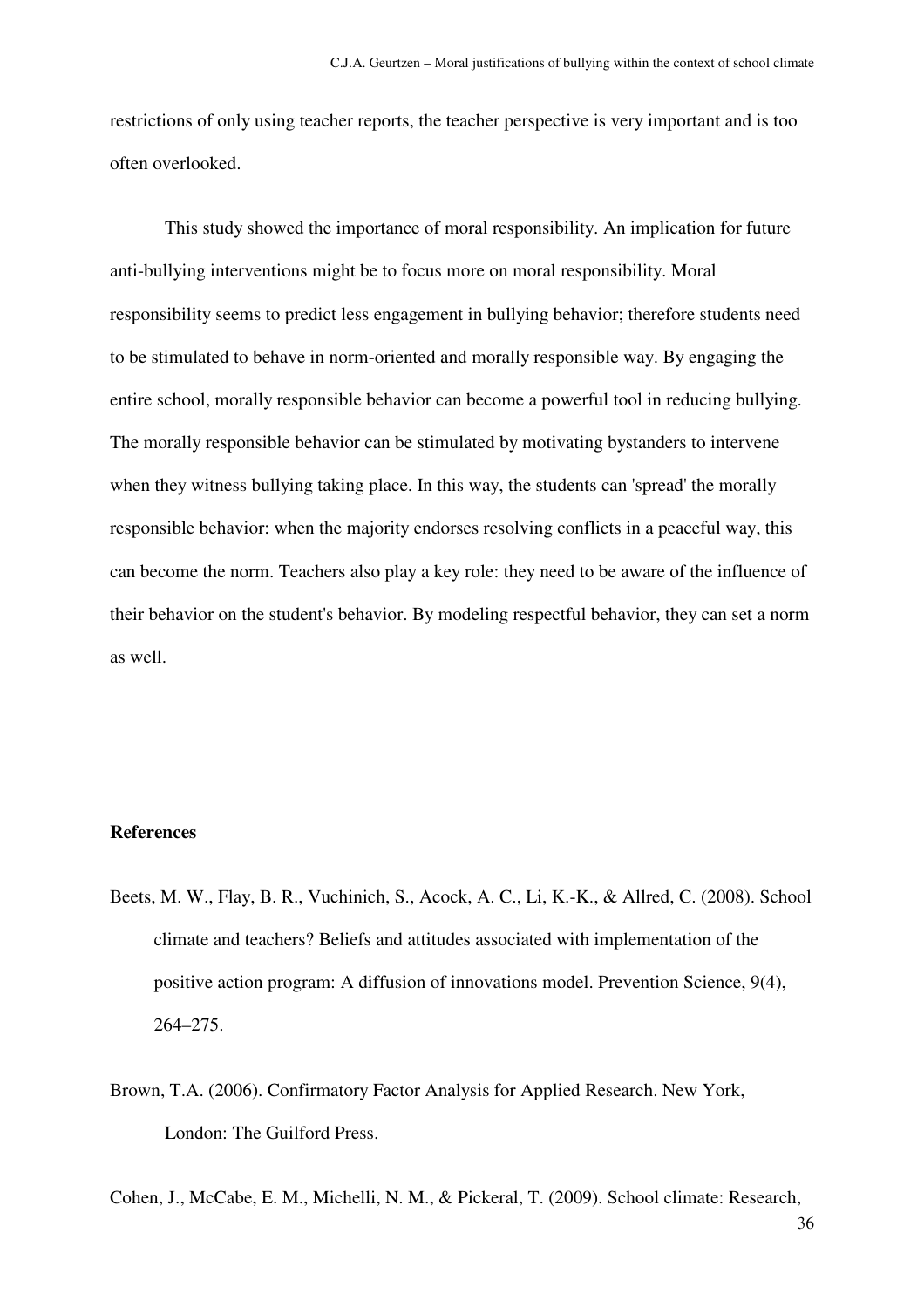policy, practice, and teacher education. Teachers College Record, 111(1), 180–213.

- Crothers, L. M., & Kolbert, J. B. (2010). Teacher's management of student bullying in the classroom. . In S. R. Jimerson, S. M. Swearer, & D. L. Espelage (Eds.), Handbook of Bullying in Schools: An International Perspective (pp. 49-59). New York, NY: Routledge.
- Eberly, J. L., Joshi, A., & Konzal, J. (2007). Communicating with families across cultures: An investigation of teacher perceptions and practices. The School Community Journal, 17(2), 7–26.
- Eliot, M., Cornell, D., Gregory, A., & Fan, X. (2010). Supportive school climate and student willingness to seek help for bullying and threats of violence. Journal of School Psychology, 48(6), 533–553.
- Espelage, D.L., Bosworth, K., & Simon, T.R. (2000). Examining the social context of bullying behaviors in early adolescence. Journal of Counseling and Development, 78, 326-333.
- Espelage, D. L., & Swearer, S. M. (2008). Current perspectives on linking school bullying research to effective prevention strategies. In T. W. Miller (Ed.), School Violence and Primary Prevention (pp. 335-353). New York, NY: Springer.
- Espelage, D.L., & Swearer, S.M. (2003). Research on school bullying and vicimization: What have we learned and where do we go from here? School Psychology Review, 32, 365- 383.
- Espelage, D. L., & Swearer, S.M. (2010). A social-ecological model for bullying prevention and intervention. Understanding the impact of adults in the social ecology of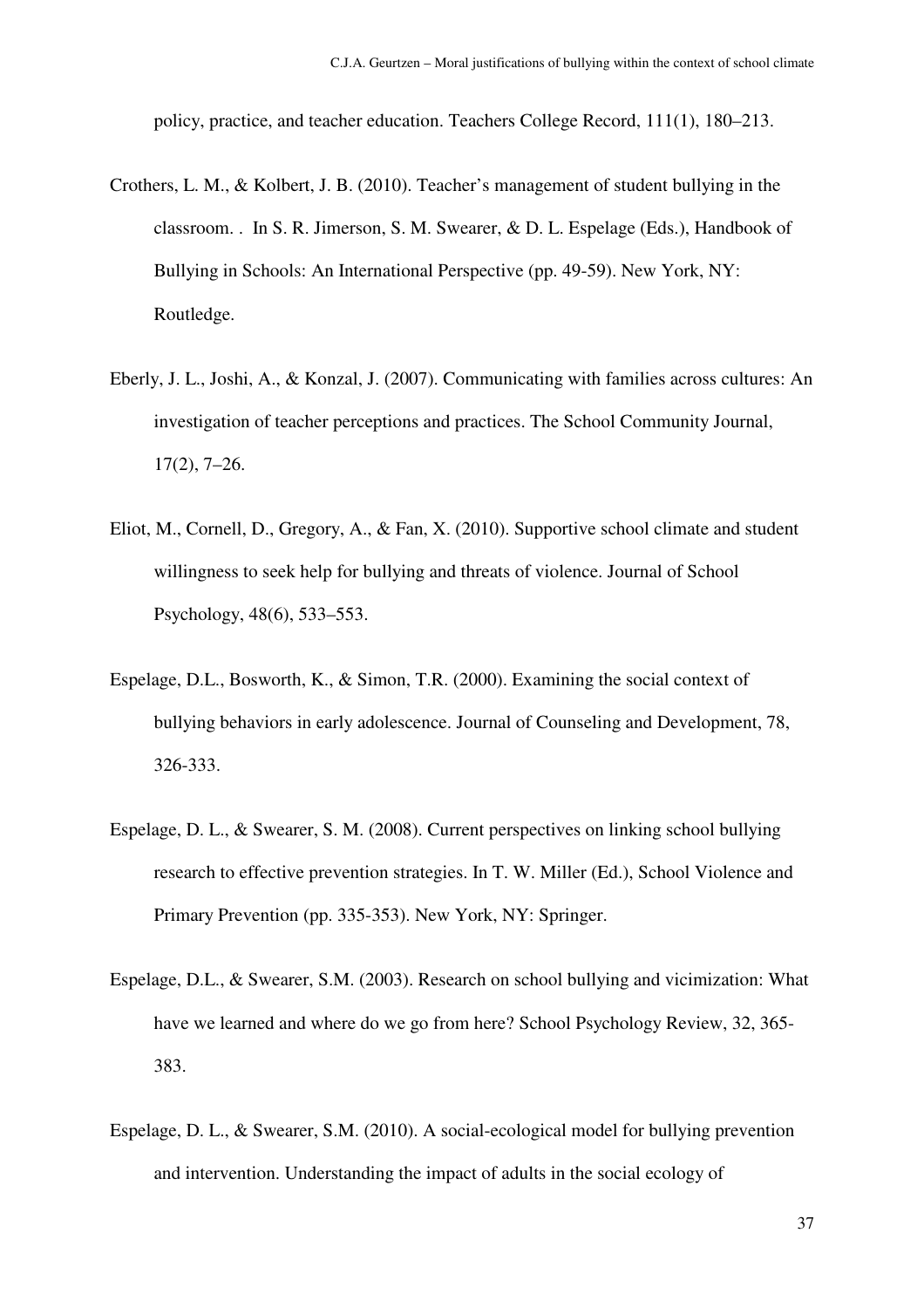youngsters. In S. R. Jimerson, S. M. Swearer, & D. L. Espelage (Eds.), Handbook of Bullying in Schools: An International Perspective (pp.61-72). New York, NY: Routledge.

- Fan, W., Williams, C. M., & Corkin, D. M. (2011). A multilevel analysis of student perceptions of school climate: The effect of social and academic risk factors. Psychology in the Schools, 48(6), 632–647.
- Goldstein, S.E., Young, A., & Boyd, C. (2008). Relational aggression at school: Associations with school safety and school climate. Yournal of Youth and Adolescence, 37, 641-654.
- Hamre, B. K., & Pianta, R. C. (2001). Early Teacher–Child Relationships and the Trajectory of Children's School Outcomes through Eighth Grade. Child Development, 72(2), 625– 638.
- Hargreaves, A. (2001). The emotional geographies of teachers' relations with colleagues. International Journal of Educational Research, 35(5), 503–527.
- Hawley, P.H. (2003). Prosocial and coercive configurations of resource control in early adolescence: A case for the well-adapted Machivellian. Merril-Palmer Quarterly, 49 (3), 279-309.
- Heck, R. H., Thomas, S. L., & Tabata, L. N. (2010). Multilevel and Longitudinal Modeling with IBM SPSS. New York, London: Routledge.
- Hong, S.J., & Espelage, D.L. (2012). A review of research on bullying and peer victimization in school: An ecological system analysis. Aggressive and Violent Behavior, 17, 311- 322.

Hughes, J., & Kwok, O. (2007). Influence of student-teacher and parent-teacher relationships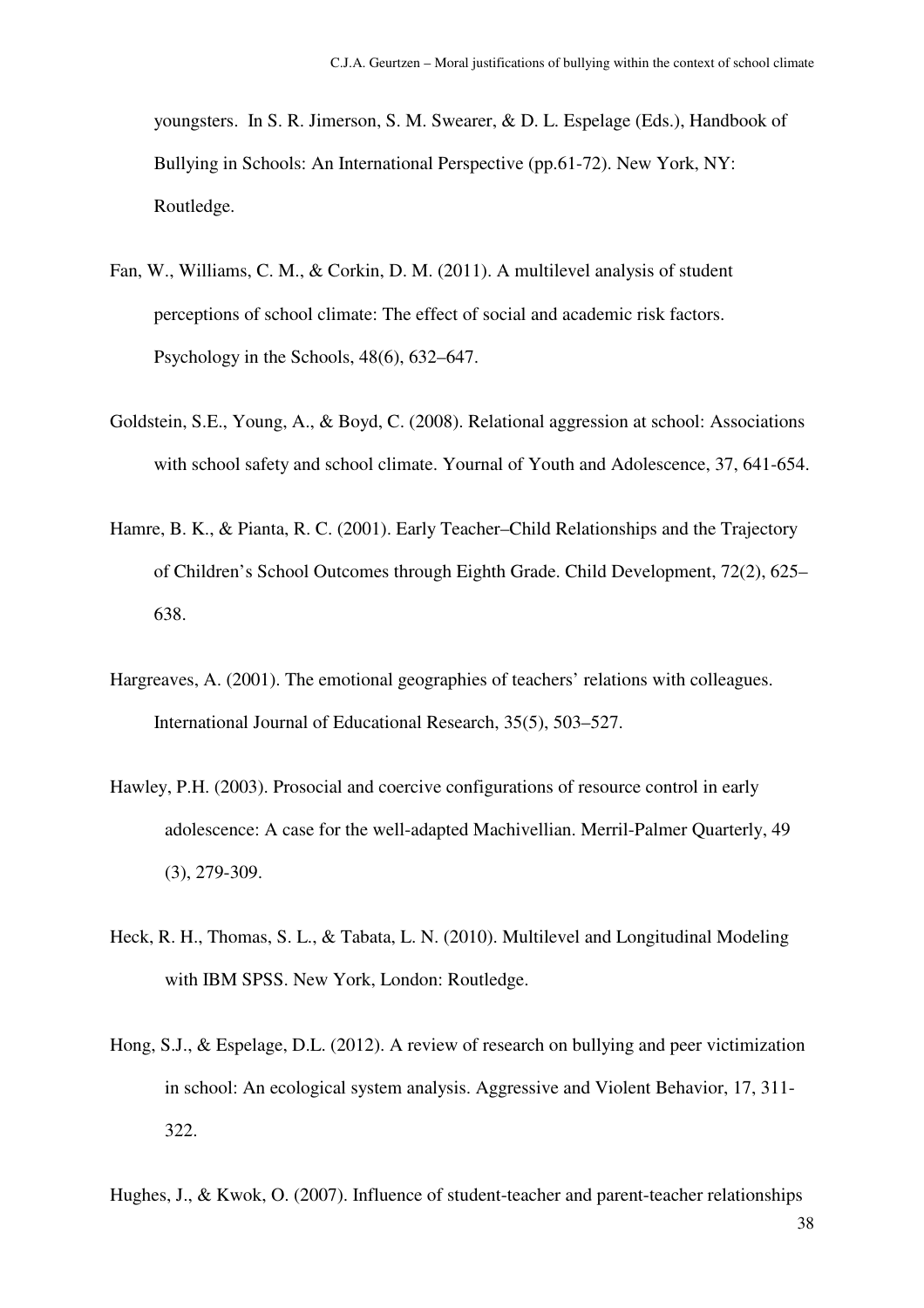on lower achieving readers' engagement and achievement in the primary grades. Journal of Educational Psychology, 99(1), 39–51.

- Hymel, S., Rocke-Henderson, N., & Bonanno, R. A. (2005). Moral disengagement: A framework for understanding bullying among adolescents. Journal of Social Sciences, (Special Issue No. 8), 33-43.
- Lindenberg, S. (2008). Social rationality, semi-modularity and goal-framing: What is it all about? Analyse & Kritik, 30, 669-687.
- Mikami, A .Y., Lerner, M. D., & Lun, J. (2010). Social context influences on children's rejection by their peers. Child Development Perspectives, 4, 123-130.
- Menesini, E., Fonzi, A., & Smith, P. K. (2002). Attribution of meanings to terms related to bullying: A comparison between teacher's and pupil's perspectives in Italy. European Journal of Psychology of Education, 17(4), 393–406.
- Nansel, T.R., Overpeck, M.D., Pilla, R.S., Ruan, W.J., Simons-Morton, B., & Scheidt, P. (2001). Bullying behaviors among U.S. youth: Prevalence and association with psychosocial adjustment. Journal of the American Medical Association, 16, 2094-2100.
- O'Connor, E. (2010). Teacher–child relationships as dynamic systems. Journal of School Psychology, 48(3), 187–218.
- Olweus, D. (1991). Bully/victim problems among school children: Basic facts and effects of a school based intervention program. In R. K. Pepler (Ed.), The Development and Treatment of Childhood Aggression (pp. 411-448). Hillsdale, N.J.: Erlbaum.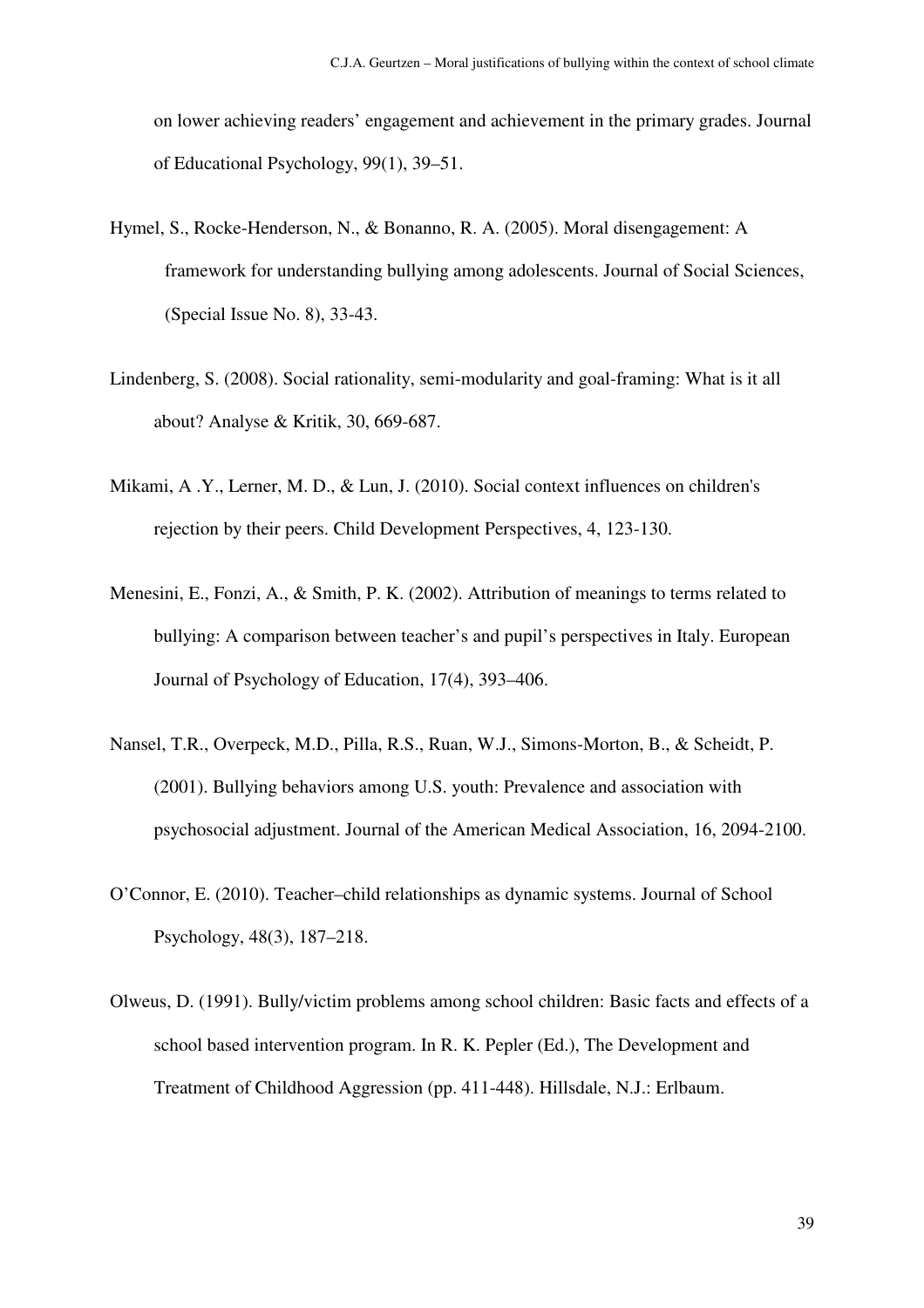- Olweus, D. (2010). Understanding and researching bullying: Some critical issues. In S. R. Jimerson, S. M. Swearer, & D. L. Espelage (Eds.), Handbook of Bullying in Schools: An International Perspective (pp. 9-33). New York, NY: Routledge.
- Orpinas, P, & Horne, A. M. (2010). Creating a positive school climate and developing social competence. In S. R. Jimerson, S. M. Swearer, & D. L. Espelage (Eds.), Handbook of Bullying in Schools: An International Perspective (pp. 49-59). New York, NY: Routledge.
- Pepler, D., Craig, W. M., & O'Connell, P. (1999). Understanding bullying from a dynamic systems perspective. In A. Slater, & D. Muir (Eds.), Developmental Psychology: An Advanced Reader. Blackwell.
- Perren, S., Rumetsch, U., Gutzwiller-Helfenfinger, E., & Malti, T. Moral justifications for bullying (MOJUS): The development of a survey measure. Submitted for publication.
- Perren, S., & Gutzwiller-Helfenfinger, E. (2012). Cyberbullying and traditional bullying in adolescence: Differential associations with moral values, moral emotions and morally disengaged justifications. European Journal of Developmental Psychology, 9 (2), 195- 209.
- Pianta, R. C. (1994). Patterns of relationships between children and kindergarten teachers. Journal of School Psychology, 32(1), 15–31.
- Powell, D. R., Son, S.-H., File, N., & San Juan, R. R. (2010). Parent–school relationships and children's academic and social outcomes in public school pre-kindergarten. Journal of School Psychology, 48(4), 269–292.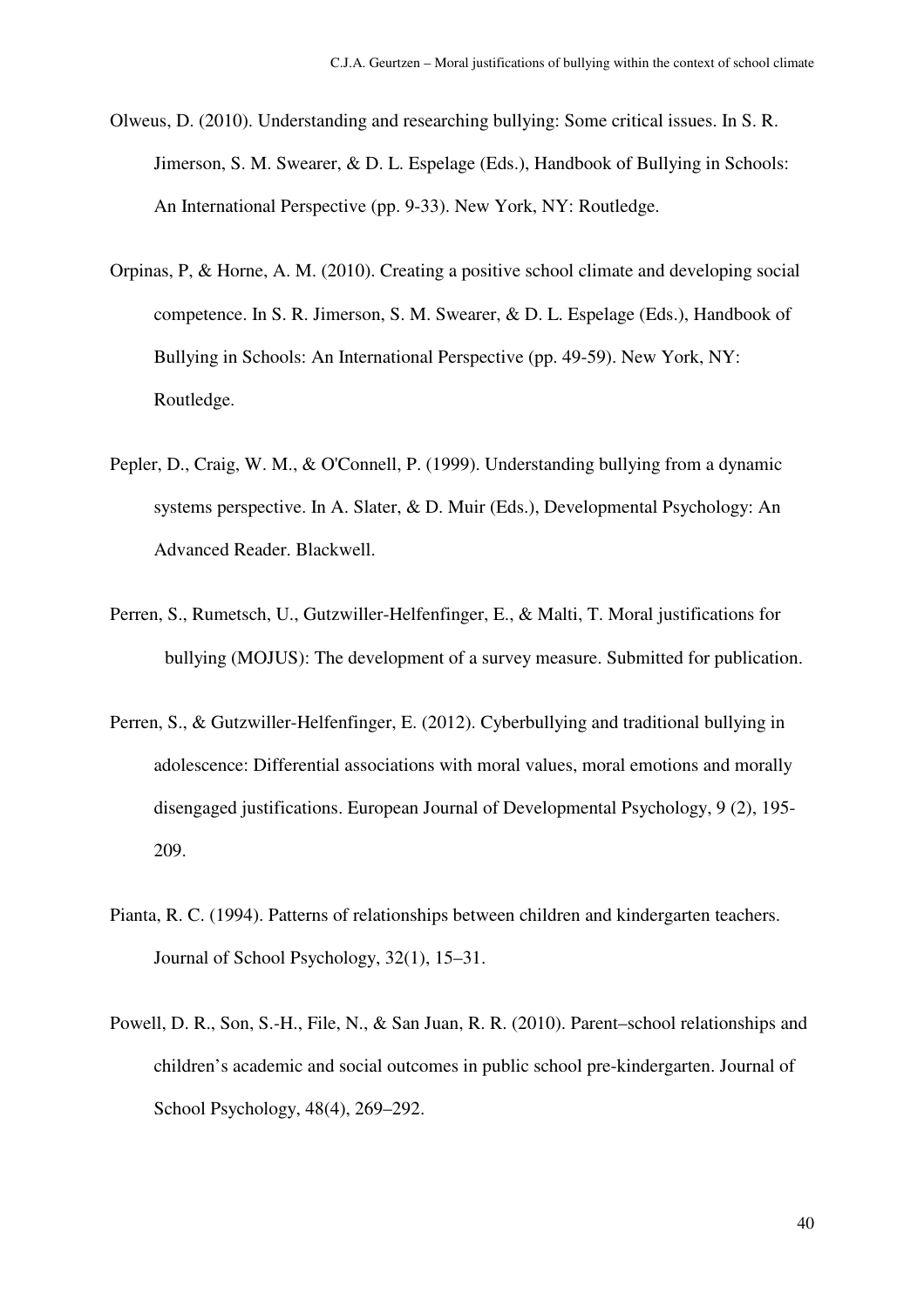- Price, H. E. (2012). Principal–teacher interactions: How affective relationships shape principal and teacher attitudes. Educational Administration Quarterly, 48(1), 39–85.
- Rigby, K. (1997). What children tell us about bullying in schools. Children Australia, 22, 28- 34.
- Roorda, D. L., Koomen, H. M. Y., Spilt, J. L., & Oort, F. J. (2011). The influence of affective teacher–student relationships on students' school engagement and achievement: A meta-analytic approach. Review of Educational Research, 81(4), 493–529.
- Singer, J.D., & Willett, J.B. (2003). Applied longitudinal data analysis. Modeling change and event occurrence. Oxford: Oxford University Press.
- Salmivalli, C., Lagerspetz, K.M.J., Björkqvist, K., Österman, K., & Kaukiainen, A. (1996). Bullying as a group process: Participant roles and their relations to social status within the group. Aggressive behavior, 22, 1-15.
- Salmivalli, C., Huttunen, A., & Lagerspetz, K. M. J. (1997). Peer networks and bullying in schools. Scandinavian Journal of Psychology, 38(4), 305–312.
- Slonje, R., & Smith, P. K. (2007). Cyberbullying: Another main type of bullying? Scandinavian Journal of Psychology, 49, 147-154.
- Tan, E. T., & Goldberg, W. A. (2009). Parental school involvement in relation to children's grades and adaptation to school. Journal of Applied Developmental Psychology, 30(4), 442–453.
- Troop-Gordon, W., & Kopp, J. (2011). Teacher-child relationship quality and children's peer victimization and aggressive behavior in late childhood. Social Development, 20 (3), 536-561.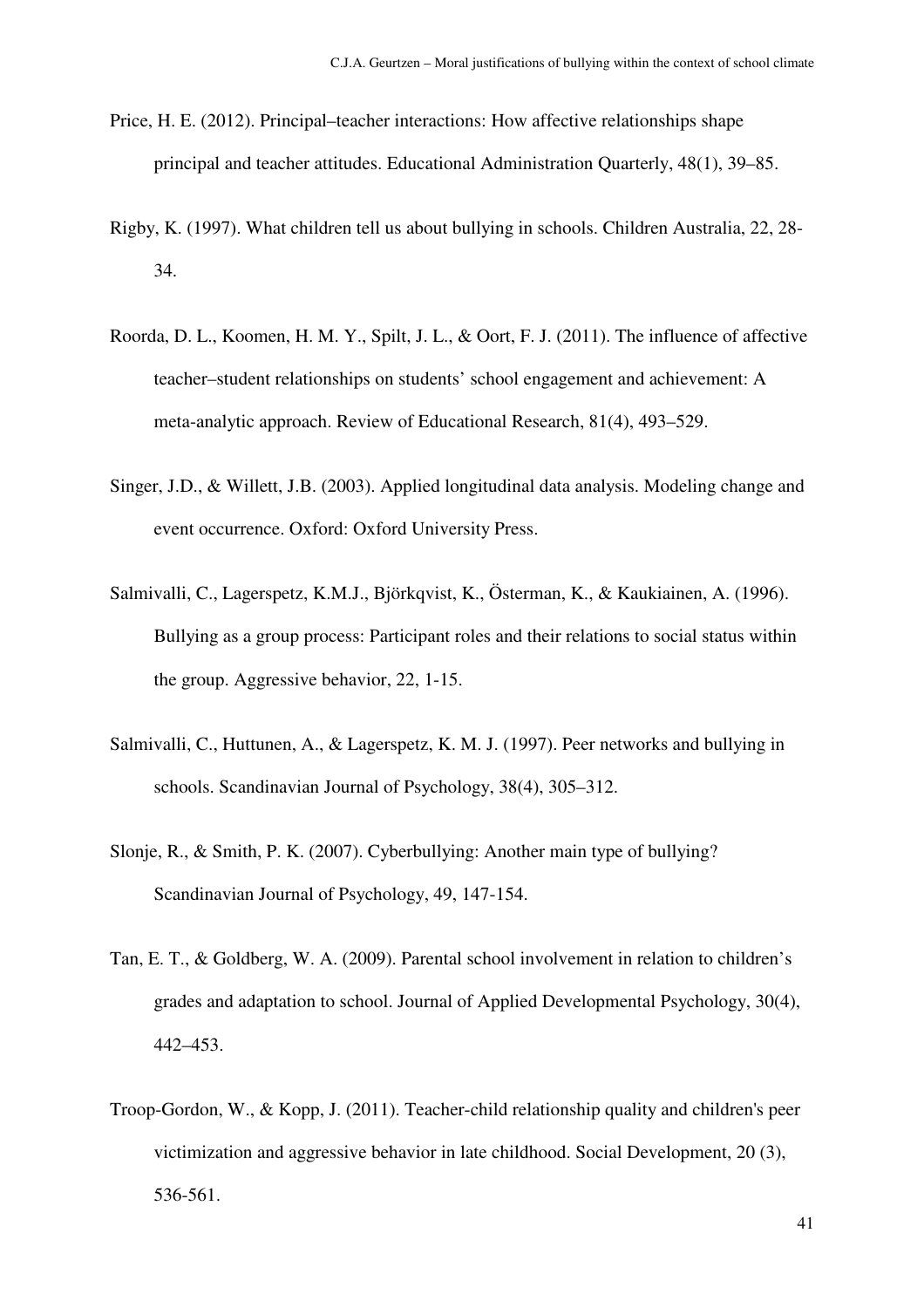- Van Ryzin, M. J. (2011). Protective factors at school: Reciprocal effects among adolescents' perceptions of the school environment, engagement in learning, and hope. Journal of Youth and Adolescence, 40(12), 1568–1580.
- Vickers, H. S., & Minke, K. M. (1995). Exploring parent-teacher relationships: Joining and communication to others. School Psychology Quarterly, 10(2), 133–150.
- Waasdorp, T. E., Pas, E. T., O'Brennan, L. M., & Bradshaw, C. P. (2011). A multilevel perspective on the climate of bullying: Discrepancies among students, school staff, and parents. Journal of School Violence, 10(2), 115–132.
- Wang, M., & Dishion, T. J. (2012). The trajectories of adolescents' perceptions of school climate, deviant peer affiliation, and behavioral problems during the middle school years. Journal of Research on Adolescence, 22(1), 40–53.
- Zullig, K. J., Huebner, E. S., & Patton, J. M. (2011). Relationships among school climate domains and school satisfaction. Psychology in the Schools, 48(2), 133–145.